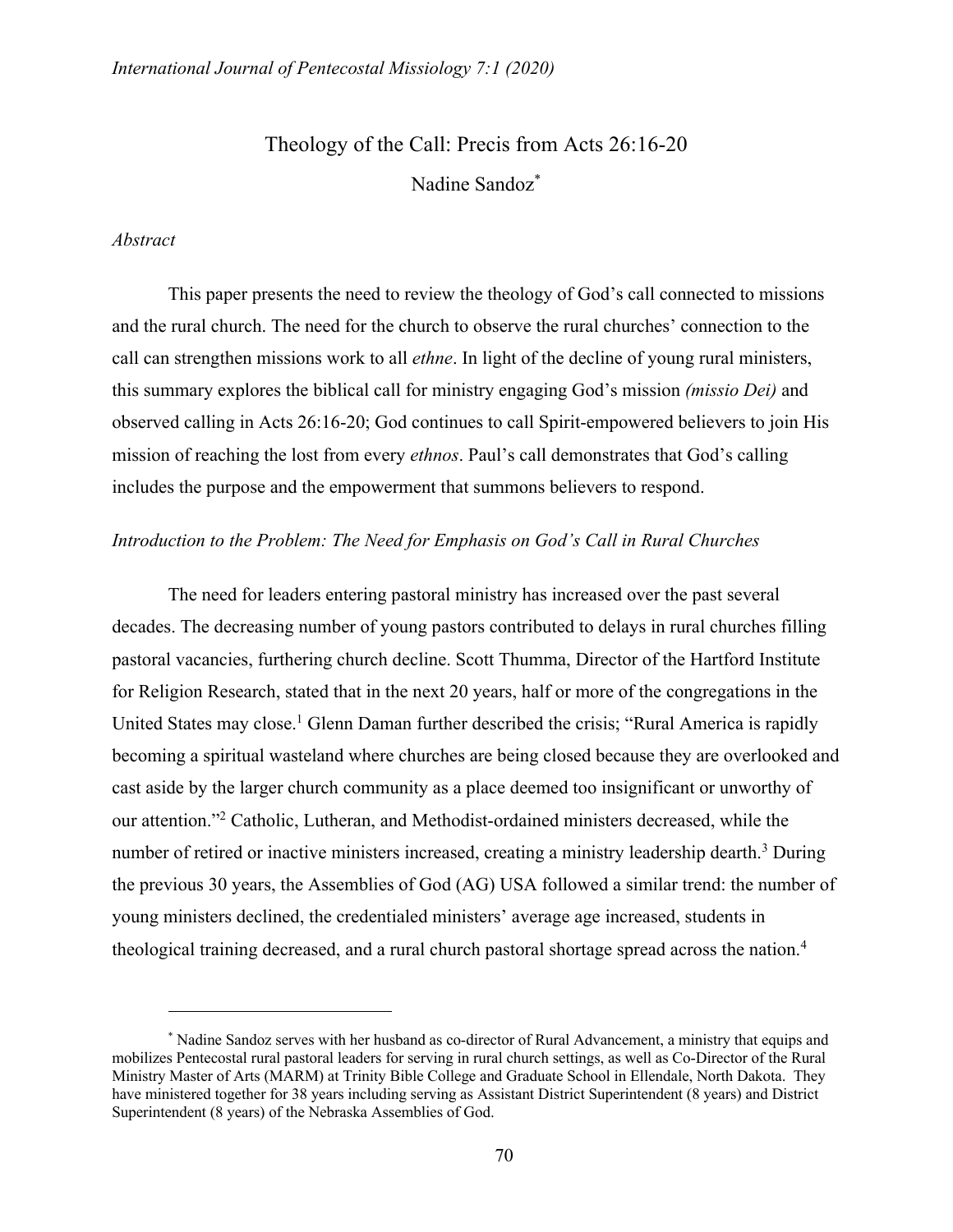Steve Schaible, AG South Dakota District Superintendent, observed the challenge in his district, "Half of the pastors may retire in the next three to five years."5 When churches decline or close, the community gospel witness decreases.

A pastor of a village, with a population under 200 church that launched multi-generations of pastors, missionaries, and district leaders over the last 40 years, recently suffered a stroke. He discussed resignation with his family, but the church and the presbyter requested waiting to evaluate his improvement. They feared the challenge of finding a pastoral leader; because, during the previous pastoral searches, the church received few resumes and waited extended periods, causing a loss of members.<sup>6</sup> Variations of this repeated story affect many rural churches who have sent and supported missional leaders across the region and around the world.

The current rural church circumstances admonish leaders to heed Jesus' commands to look at the white harvest fields and pray for the Lord of the harvest to send laborers (John 4:36; Luke 10:2; Rom.  $10:14-15$ ).<sup>7</sup> The church leadership crisis and declining rural gospel witness entreats the church to cultivate ministry leaders called to take the gospel to every community, developing opportunities for Spirit empowered *missio Dei* callings.Jeff Clark observed Jesus grew up, lived, preached, called, and trained His disciples in rural villages as an example to the church. <sup>8</sup> The urgent need summons a reconsideration of the biblical theology of the call. Barbara Cavaness-Parks noted the importance of a calling emphasis:

Pentecostals have always believed strongly in the concept of the call of God. The Bible is replete with case studies of God sovereignly calling men and women for His purposes. Often the persons of His choosing are the most unlikely candidates according to conventional wisdom…The church needs to affirm the concept of calling in order to utilize all available laborers in the harvest.<sup>9</sup>

In light of the decline of young rural ministers, this summary explores the biblical call for ministry engaging God's mission *(missio Dei)* and observing calling in Acts 26:16-20; God continues to call Spirit-empowered believers to join His mission of reaching the lost from every *ethne*. While Paul's call does not become the model of the method for God's call—as Scripture demonstrates diverse methods—it does provide several key points connecting the call to mission.

Luke's repetition of Paul's call in three narratives demonstrated the importance of his call following Luke's multiplex purpose of didactical, theological praxis. Jesus implied a missional call in His directives subsequent to Paul's conversion and in His conversation with Ananias (Acts 9:15; 22:21). Luke reserved the most complete definition of the calling purpose for the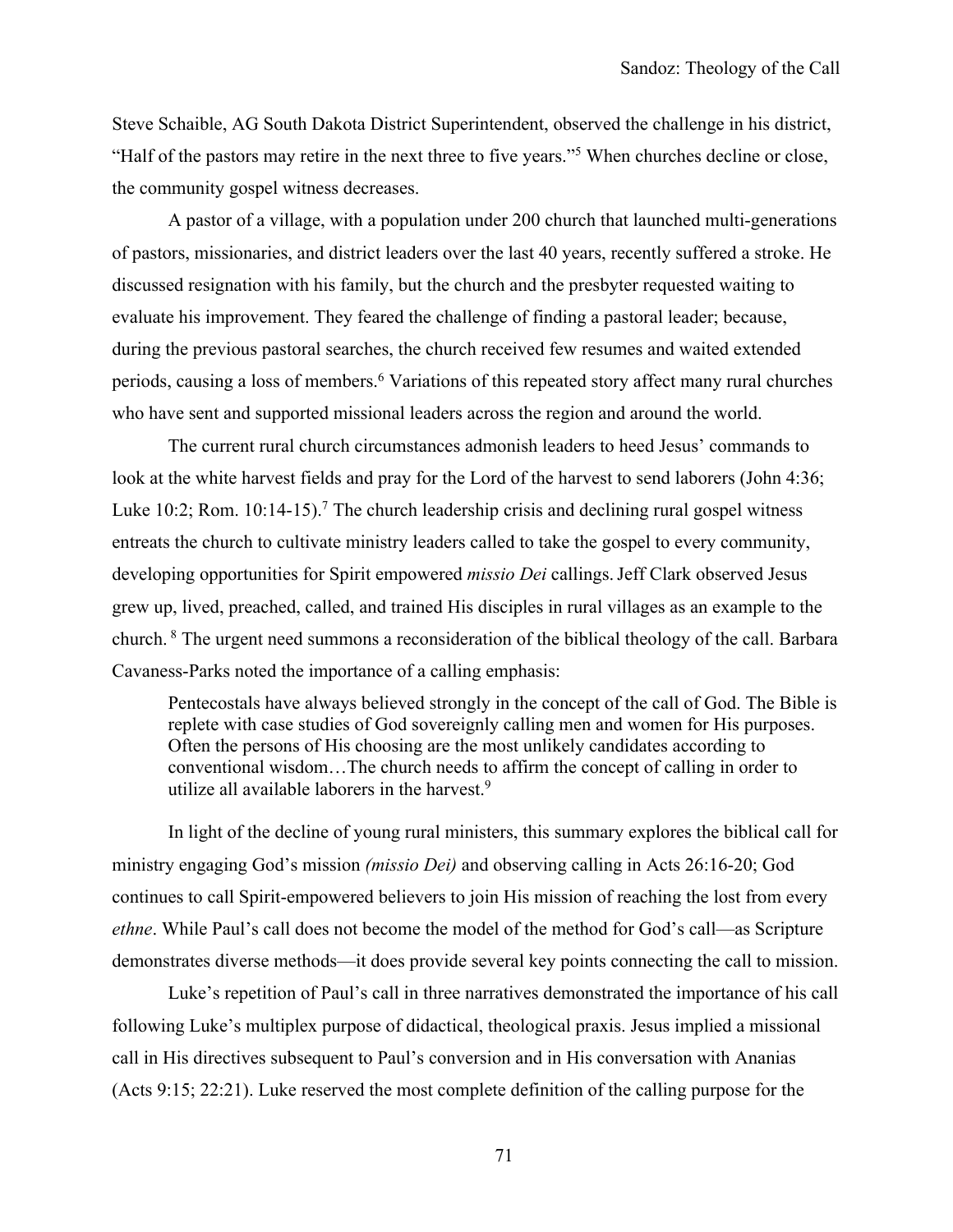#### *International Journal of Pentecostal Missiology 7:1 (2020)*

climatic third account in Acts 26:16-20a, which contains the clearest commission confirmed by Paul's personal description in Gal. 1:1, 15-16.10

But rise and stand upon your feet, for I have appeared to you *for this purpose*, to appoint you as a servant and witness to the things in which you have seen me and to those in which I will appear to you, delivering you from your people and from the Gentiles—to whom I am sending you to open their eyes, so that they may turn from darkness to light and from the power of Satan to God, that they may receive forgiveness of sins and a place among those who are sanctified by faith in me. Therefore, O King Agrippa, I was not disobedient to the heavenly vision, but declared first to those in Damascus, then in Jerusalem and throughout all the region of Judea, and also to the Gentiles, that they should repent and turn to God (Acts 26:16-20a).

Luke emphasized the response to God calling His servants to bring the good news of salvation, which echoed the purpose of the prophets' calling (Isa. 6:1-13; Ezek. 2:1-4) and connected his Spirit-empowered mission theme (Acts 1:8).

#### *God's Call*

Acts provides ministry calling examples as a pattern for the church throughout time. Luke, as a wordsmith, integrated themes and patterns in his two-part work, Luke-Acts. Luke's *inclusio* of Paul's conversion and calling narrative occurs three times (Acts 9:15; 22:21; 26:17), as he repeated Cornelius's vision in Caesarea (Acts 10:1-7, 22, 30-33) and in regards to Peter's vision at Joppa (Acts 10:9-21; 11:5-18; 15:7-11), where he emphasized episodes that led to salvation and outpouring of the Spirit for the expansion of the gospel. Keener<sup>11</sup> and Stronstad<sup>12</sup> noted Luke's didactical style of writing that the Spirit-empowered mission theme built upon each example. Stronstad emphasized the multiplex purpose of Luke's theological teaching, "the primary purpose of the pouring out of the Spirit of prophecy on the Day of Pentecost is to empower the disciples for witness."13 Luke's theological, historical narrative emphasized the call to Spirit-empowered witness to *panta ta ethne* (all nations or people groups) (Luke 24:47).

Luke included in all three calling narratives, "Saul, Saul, why are you persecuting me?" (Acts 9:4; 22:7; 26:14). The repetition of Saul's name echoed the name repetition in the calling of Abraham, Jacob, Moses, and Samuel, indicating who had indeed been called.14 The normative response, *hineni*, "here am I" signified a readiness to listen and surrender to the call.<sup>15</sup> Saul's response, "Who are you Lord?" did not follow the typical Hebraic response to the call (Acts 9:5; 22:8; 26:15). However, Saul utilized the word "Lord," which may insinuate similar implications.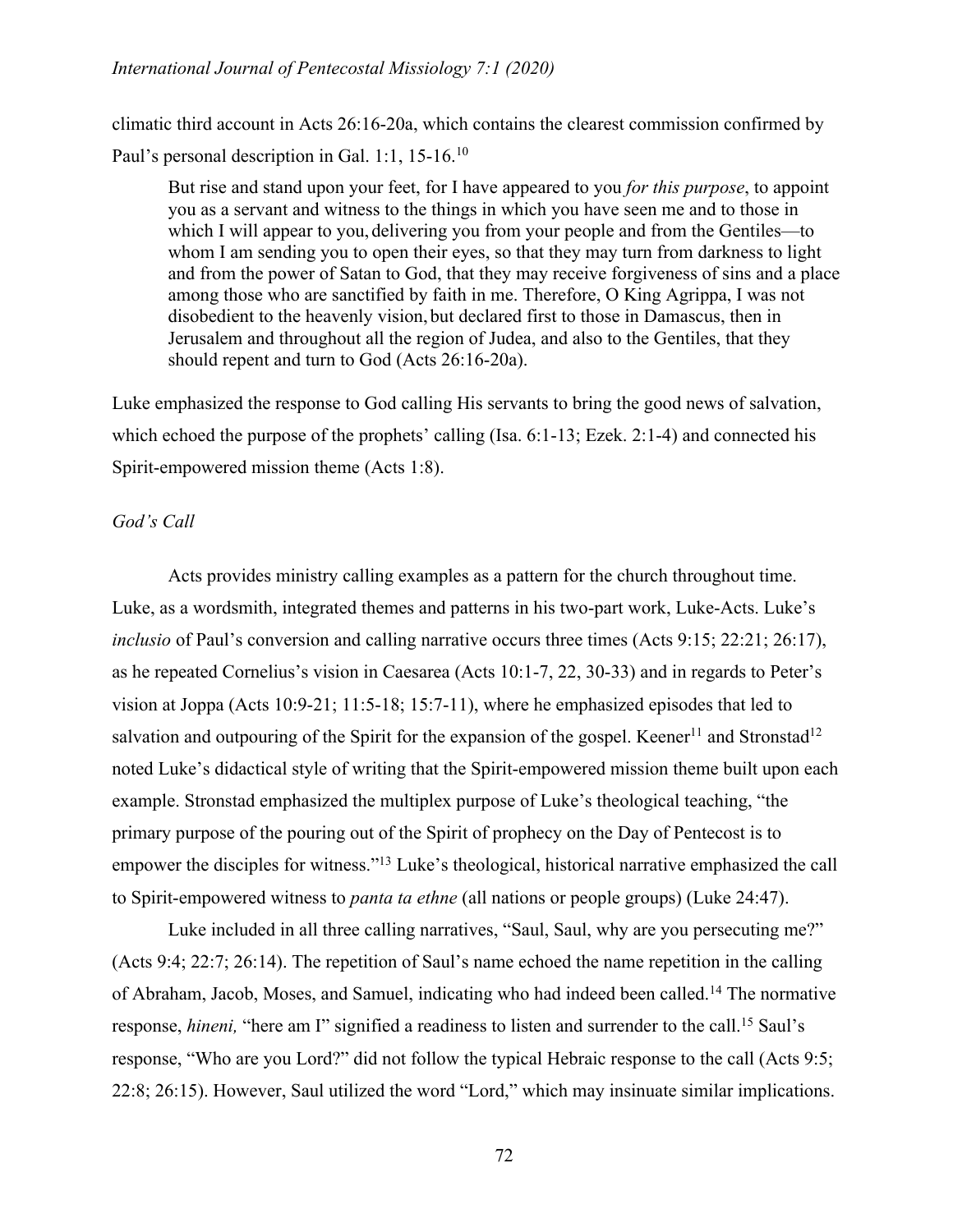Jesus' answer to Saul's question incorporated a *missio Dei* calling. Ironically, Ananias responded to the Lord calling his name, when directed to "arise and go to the street called Straight" to pray for Saul, following the Old Testament pattern, "Here I am, Lord" (Acts 9:10-11). The Old Testament word *Hineni, "*Here I am," emanates the normative response to God's call to service.

Luke connected Paul's call with the Old Testament patterns. The most distinguishing elements of Paul's conversion followed the Old Testament motif: divine encounter and calling.16 Paul's calling included a theophany similar to Moses (Exod. 3:1-4:17), Samson (Judg. 6:11-24), Jeremiah (1:4-19), Isaiah (6:1-13), and Ezekiel (1:1-3, 15).<sup>17</sup> The Old and New Testament examples demonstrate that God employs diverse methods of calling believers to announce His salvific plans to the world found in small and large communities.

Jesus interrupted Saul's journey to redirect the remainder of his life from a Pharisee to an apostle. Biblical calling altered the trajectory of the recipient's life as reflected in his transformation. Reggie McNeil observed, "God shapes the heart of the leader through the call. This call is a divinely orchestrated setting apart of the leader for some special task. God's part of the call dynamic is to initiate, guide, position, and intervene. The leader's part of the call drama is to hear, respond, search, and order or reorder life."18 Paul referred to this demarcation in his epistles' salutations.19 Walter Bruggeman described the calling transformation as the act, "to sign on for a different narrative account of reality, one that is in profound contrast to the dominant account of reality into which we are all summarily inducted….The call is always from ordinary life, ordinary possessions, and ordinary assumptions to a way of life that the world judges to be impossible. Thus, the call is, indeed, too an impossibility."20 God's call, which comes in diverse methods, moves the recipient from a comfortable lifestyle and redirects them to attempt things thought impossible for the sake of the kingdom of God.

Classical Pentecostals believe the concept of the call derived from the biblical narrative, began in Genesis and continued throughout Scripture.<sup>21</sup> Divine interaction appealed to a surrender to God's plan and purposes.<sup>22</sup> God continues to call His people; young and old, and men and women from every ethnical, educational, and economical strata of humanity, to the proclamation and demonstration of the gospel message to reach every person in all locations.23 The call to the rural church, like other missionary calls, continues throughout the ages.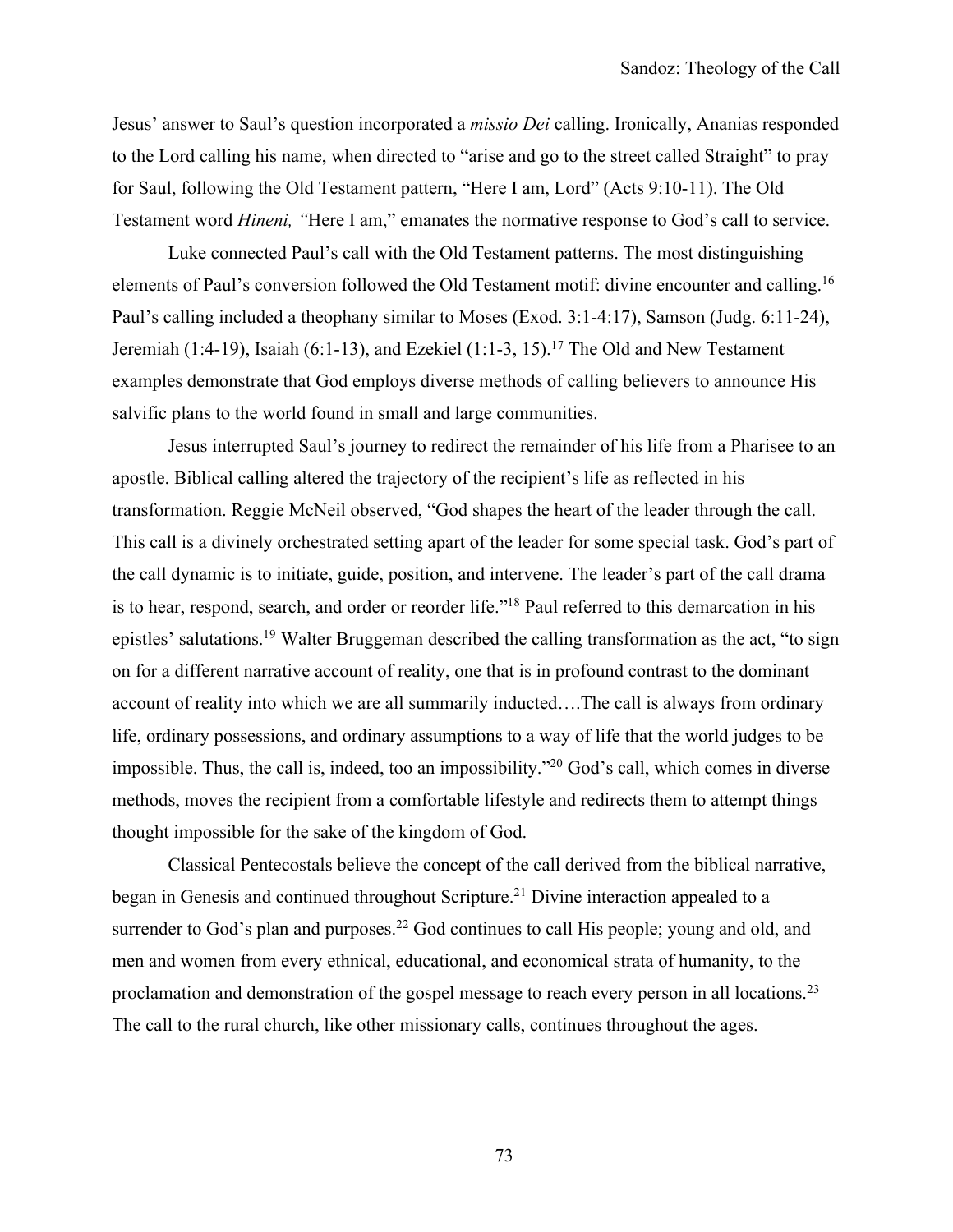#### *The Calling Purpose: Missio Dei*

Paul's call followed Jesus' summons to the *missio Dei* motif found in the gospels and Acts (Matt. 28:18-20; Mark 16:15-18; Luke 24:46-49; John 20:21-22; Acts 1:4-8). Lorin Cranford insisted that God's plan comes with a *missio* purpose and responsive action.<sup>24</sup> All three Lukan accounts of Paul's call include "rise and stand" (Acts 9:6; 22:10; 26:16). The command resembles the "rise and stand" to your feet given to Moses (Exod. 8:20, 9:13) and Daniel (10:11), requiring a physical response. Keener noted that following a theophany, this command often occurred because mortals often fell to the ground (Ezek. 2:1; Matt. 17:7). <sup>25</sup> Bruggeman added, "Those called and sent in our time have a mandate not unlike that of Abraham and Moses, and not unlike that of the disciples of Jesus, because the talk and the walk are in every time and place fundamentally the same.<sup>"26</sup> God's call necessitates a Spirit-empowerment missional response.

Ananias prayed for Saul to regain his sight and be filled with the Spirit before he began ministry. Saul's experience of Jesus' healing his blind eyes further demonstrated Jesus' position as the Messiah prophesied in Isaiah 35:5-6 (Isa. 9:2; 60:1-2; Matt. 13:13-16; 15:14; 23:16; Mark 4:12; 8:18). As an educated Pharisee, Saul must have known Messianic healings included healing the blind. <sup>27</sup> Saul surrendered to the correlating call, "to open their eyes, so that they may turn from darkness to light and from the power of Satan to God, that they may receive forgiveness of sins and a place among those who are sanctified by faith in me" (Acts 26:18). Further, his first vision, while blind and subsequent visions guided his obedience to this call, evoked Peter's Pentecost sermon that quotes Joel's prophecy; "your young men will see visions" (Acts 2:17-18; Joel 2:28).

Luke's inclusion of mission in the call necessitates God's participation to accomplish that purpose. Consistent with Old Testament promises, Jesus promises to go with Paul to fulfill his call (Gen. 28:15; Exod. 3:12; Deut. 31:6-8, 23; Jos. 1:5; 1 Chron. 28:20; Isa. 7:17).28 The New Testament expands the reliance on God's presence through His Son, Immanuel, and the gift of the Holy Spirit (Matt. 1:23; John 14:16; Heb. 13:5). Like Paul, urban and rural missionaries and pastors trust Jesus' promise to partner with them, as He directs His mission for all communities with the statement, "I am with you" (Matt. 28:18-20).

Paul's emphasis on the call to all *ethne* followed the Acts 1:8 definition to take the gospel to all the world (Acts 14:1; 18:4; 19:10, 17; 20:21; Rom. 1:16; 2:10; 3:9; 10:12; 1 Cor. 1:22-24;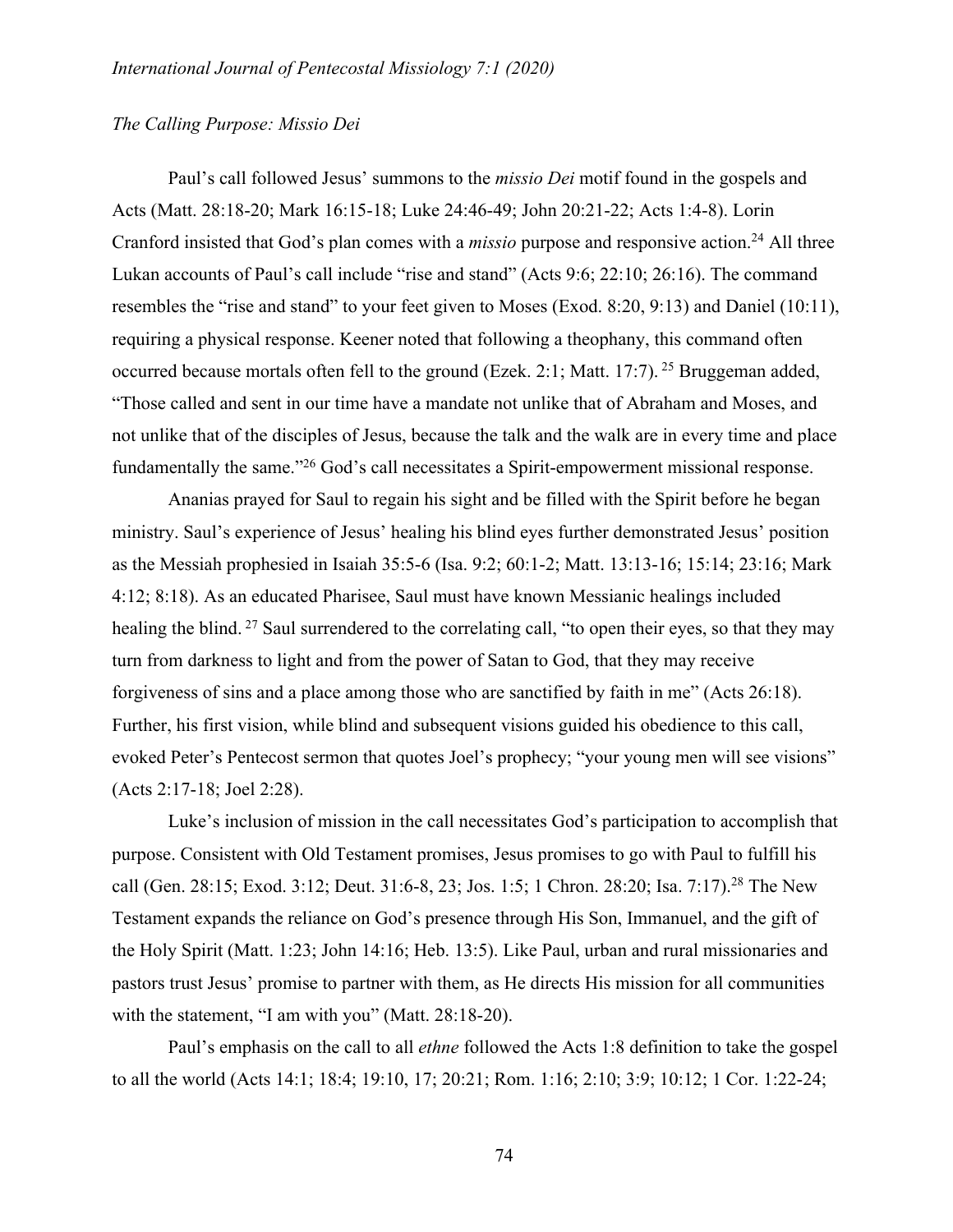10:32; 12:13; Gal. 3:28; Eph. 3:11). Paul's initial response to the calling follows the pattern of waiting for the Spirit's infilling and enduement to begin ministry that breaks barriers (Acts 1:4, 9:17). In response to the call, he preached in Damascus, then in Jerusalem, thereafter in all the region of Judea, and subsequently advanced to further regions following the Acts 1:8 pattern.<sup>29</sup> The missional purpose permeated biblical calling experiences as the Spirit provided power to accomplish this missional call.

Jesus told Paul that He had a divine objective for the bright light and the challenging words by saying, "I have appeared to you for this purpose" (Acts 26:16 cc. 28:28). The eternal purposes of life transformation extended to both the Jews and the Gentiles. Correlating passages included direction for Saul to enter Damascus for further instructions that would come through Ananias' message (Acts 9:6, 15; 22:10, 14-16). Daman described the rural church as a mission field that also needs the light of the gospel.<sup>30</sup> The rural churches' leadership crisis becomes an opportunity for Spirit-empowered mission, if missionaries like Paul respond to God's call to open the eyes of the blind (Acts 26:19, 1 Cor. 9:16).

#### *The Holy Spirit's Empowerment for the Call*

Luke's literary emphasis of Paul's call built upon his initial description (Acts 9:1-20). Luke laid the foundation in the original lengthy report, which included God sending Ananias to pray for Saul's healing and assist with Paul's Spirit baptism, when he said, "Brother Saul, the Lord Jesus, who appeared to you on the road as you came, has sent me that you may receive your sight and be filled with the Holy Spirit" (Acts 9:17).<sup>31</sup> This indispensable qualification, the Spirit filling a person for prophetic and apostolic service, shepherded the Lord's work in Acts.32 The Holy Spirit directed the work, not human insights or strengths (Acts 11:25, 13:1-3, 20:28).

Luke emphasized the necessity of the Holy Spirit's work married to the mission following his theme of every believer witnessing to every *ethne* (Acts 1:8; 2:39; 26:18). 33 The initial fulfilment of the Acts 2:4-8 promise empowered Peter and the disciples to preach to the international multitudes. The Acts 2:9-11 list of nations resembles the list of nations in Genesis 10 which indicated a universal spread of the gospel. Luke focused on the Spirit's empowerment guiding cross-culture evangelism.34 Stephen Williams suggested, "adopting the identity of a community of prophets empowered for the vocation of embodying, enacting, and witnessing to God's vision, can infuse the church with vitality, mitigate the identity crisis, and remedy its lack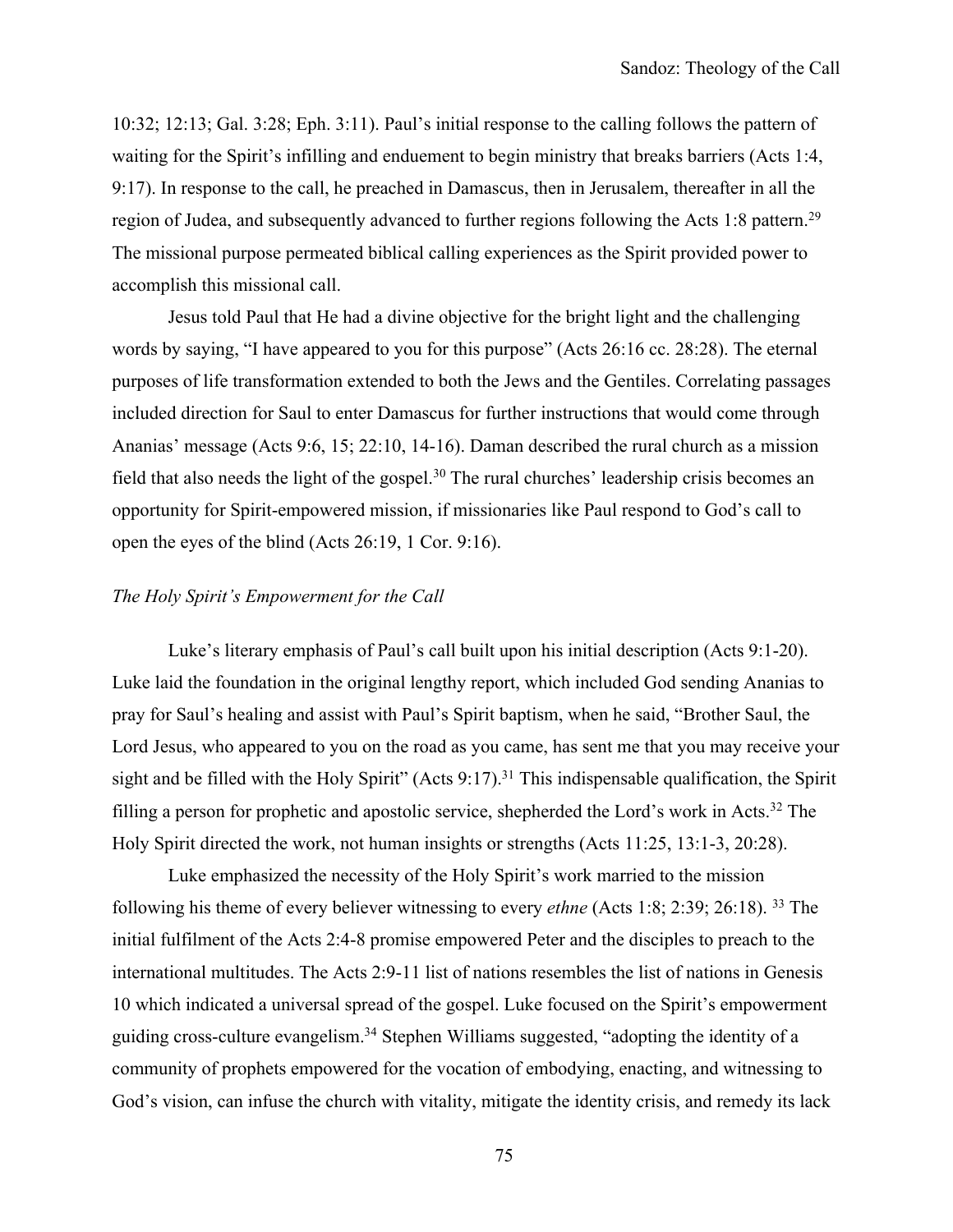of missionary zeal."35 The declining rural church can again be empowered by the Holy Spirit and invigorated for missional transformation that spreads from individuals, families, and churches to neighbors and nations in rural, as well as urban communities, and around the world.

The call to witness pervades every Pentecostal ministry; necessitating obedience to Jesus' last command in the Luke/Acts bridge, "Wait for the Promise of the Father" (Luke 24:48; Acts 1:4-8). Luke's interpretive keys, Luke 4:18-19 and Acts 1:8, reveal that Jesus demonstrated in His own ministry and commanded believers to experience Spirit baptism for the purpose of witness. Stronstad observed that Luke confirmed the necessity of waiting for the Holy Spirit through repeated historical narratives of obeying Jesus' final command (Acts 1:4-8; 2:4, 17; 4:31; 8:15-17; 9:17; 10:46; 11:16; 19:6-10; Luke 1:41, 67; 2:25; 24:48-49).36 The Holy Spirit superintended the implementation of the missional call (Acts 13:1-3; 16:6-9; 18:5; 19:21; 21:4, 11). Gary Tyra affirmed the necessity of Spirit empowerment for "missionally faithful lives in the power of the Spirit."37 Each of Paul's evangelistic tours or missionary journeys launched with pneumatic episodes that included references to the Holy Spirit's activity and the believers' individual and collective response (Acts 13:1-3; 16:6-8; 19:1-7).<sup>38</sup> Fulfilling God's call requires dependency on the Spirit.

Paul, following Jesus' example, summoned the Ephesian Church to be filled with the Spirit to spread the gospel message to the nations. Luke's comprehensive example of Paul's missionary strategy ensured that the 12 apostles received the Holy Spirit, which resulted in Paul's greatest expanse of the gospel. Luke described the significant results, "all who dwelt in Asia heard the word of the Lord, both Jews and Greeks," and "the word of the Lord grew mightily and prevailed" (Acts 19:10, 20). <sup>39</sup> Denzil Miller explained that the Spirit empowerment-witness motif flows throughout Acts as in Paul's personal life and teaching.<sup>40</sup> The collective church and individuals must be empowered by the Spirit to witness through proclamation and demonstration for the purpose of mobilization through training and sending.<sup>41</sup> Harry Boer agreed that Jesus' teaching and Acts reveal the power to accomplish witnessing activity comes on believers when they were filled with the Holy Spirit.<sup>42</sup> The fulfillment depends on the Spirit, not personal ability of followers.

Luke observed Paul's response to Spirit empowerment; "Immediately he preached Christ in the synagogues, that He is the Son of God" (Acts 9:20). Paul supplemented the accounts about his ministering and preaching in the power of the Spirit in his epistles (i.e. Rom. 15:19; 1 Cor.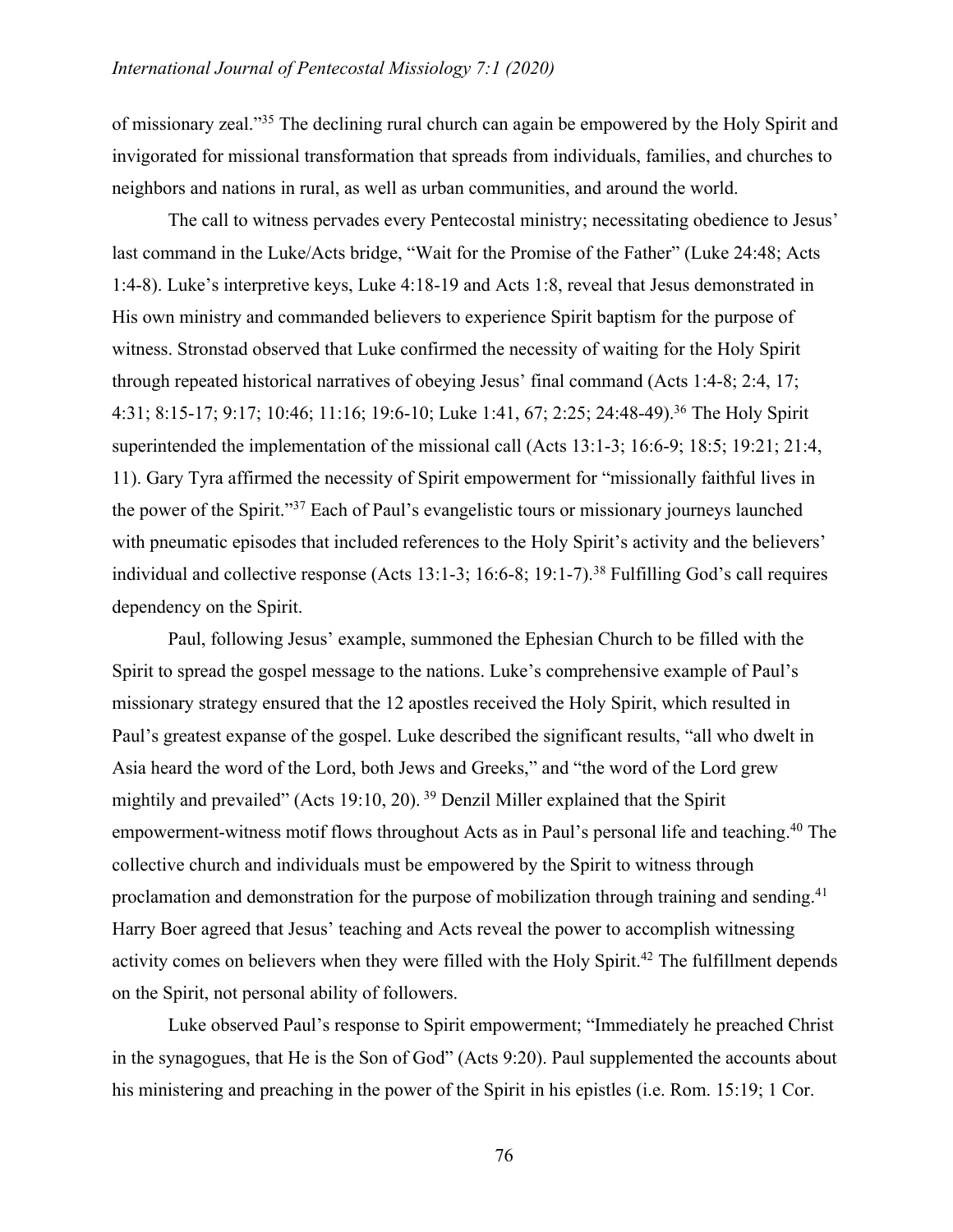2:4). The foundation of Spirit empowerment, modeled throughout Acts, continues as essential for witness and ministry. Luke demonstrated that through Paul's calling narrative, the necessity of Holy Spirit empowerment for every generation to take the gospel to every *ethne* (Acts 2:39).43

#### *The Response to the Call*

Paul proclaimed, "I was not disobedient to the heavenly vision" in his appeal to King Agrippa (Acts 26:19). Saying "yes" to God's call initiated the essential step of obedience. The response to God's voice launched his later directed ministry (Acts 13:1-3). In this calling story, Jesus explained resisting God through an agrarian example of cattle kicking against the owner's direction and with a sharp stick, "It is hard for you to kick against the goad" (Acts 9:5, 26:14). Saul's instructor, Gamaliel, advised against persecuting Jesus' followers lest they fight against God (Acts 5:39). Hitherto, Saul may have resisted God's call or direction, yet like Jonah, God continued to pursue him. Keener explained that disobedience to the call equated rebellion against God with similar consequences for refusing to respond to biblical prophets.<sup>44</sup> Harold Netland suggested that Paul's response should become the response of today's believers,

as the Bible claims, the fundamental cause of our predicament is human rebellion against a holy and righteous God, and if the only remedy for this ailment is to be found in the salvation available through Jesus Christ, then communication of the good news of salvation through Jesus is not only a legitimate option, but an inescapable imperative. As Paul put it, "Woe to me if I do not preach the gospel!" (1 Cor. 9:15).<sup>45</sup>

Obedience to the vision juxtaposed his previous position of persecuting believers. In his defense at Caesarea, Paul described his obedience to the call by describing his declaration in Jerusalem, all the Judean area, and to the Gentles. He asked Agrippa if he believed the prophets, employing the opportunity to challenge the king to follow Christ (Acts 26:27).

Luke's response theme began in Luke with obedience to God's direction, which came through diverse manners—often a heavenly vision or angelic appearance—Zachariah, Mary, and Joseph and continued in Acts with Ananias, Peter, Cornelius, and Paul's Macedonian call.46 Tony Stoltzfus described this indispensable surrender to the call,

You have a commission from the one who purchased your life with a price, to go as He did: to lay down your life in service for the bigger Kingdom of God. Significance, joy, and favor are the natural by-product of giving love and service, not an objective to be pursued. If the core desire that drives you is to be wealthy or live the good life, succeed in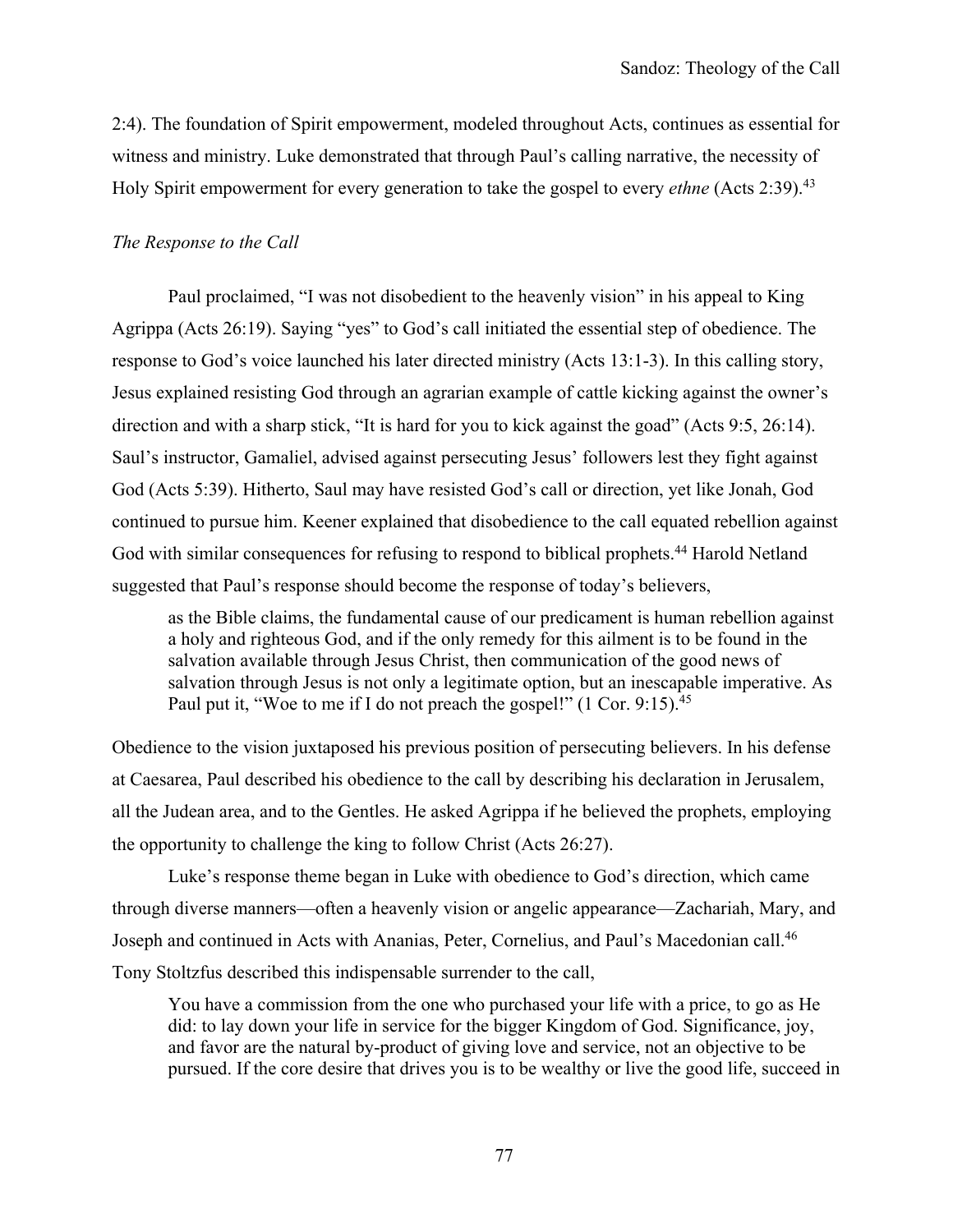business, or have a fulfilling life, our Lordship commitment is lacking. A call from God is a call to serve. 47

The missional call embraced surrender to the Jesus' lordship as a servant.

Paul preached that God's sends believers to preach, so that unbelievers hear the message (Rom. 10:14-17). Likewise, Paul York observed the missionary cycle requires the sending of those reached by the gospel message as missionaries.<sup>48</sup> Beth Grant encouraged leaders to surrender their personal preferences and excuses to follow the Holy Spirit's call and directives,

Be available... whenever and wherever God calls... God puts a fire in your heart for His passion. If He is nudging you by His Spirit to take steps of faith that you have never taken before, you can trust Him. Don't hold back. Step in!... When the Holy Spirit begins to stir our souls, the passion and the anointing is stronger than our timidity. He is stronger than our fears. And we will say, "Yes Lord, you lead me. You call me. You empower me. And I will step into what you have for me." The calling must be fulfilled in the power of the Spirit.<sup>49</sup>

Grant's admonishment reflects Paul's call to the rural church to depend on the work of the Spirit and pray in the Spirit for boldness to proclaim the gospel message (Gal. 3:1-5; 6:18-20). The Lausanne commitment promised to pray for harvesters going to the white fields and send labors into every corner of the world to witness in word and deed through the power of the Holy Spirit.<sup>50</sup> Prayer for response to the call to rural fields increases preaching and opportunities to respond to the call that transforms lives and communities.

Given the response theme in Luke and Acts, Luke's narrative theology used Paul's life story to challenge the church to respond to God's call taking the gospel to *pante ta ethne* (all people groups). Luke's view of the call may revitalize and strengthen the praxis and theology of the rural church from a maintenance perspective and decline to a Spirit-empowered mission reaching both neighbors and nations.

#### *Conclusion*

The exploration of Luke's appeal to the church, considering the example of Paul's call, strengthens the praxis of the Christ-centered call that launches Spirit empowered workers into the harvest in and from rural communities. Incorporating Luke's Spirit empowered *missio Dei* call and response theme with rural churches, accomplishing the mission of Christ for every people group, becomes a rural impetus. <sup>51</sup> Tyra promoted the pneumatic *missio Dei* imperative,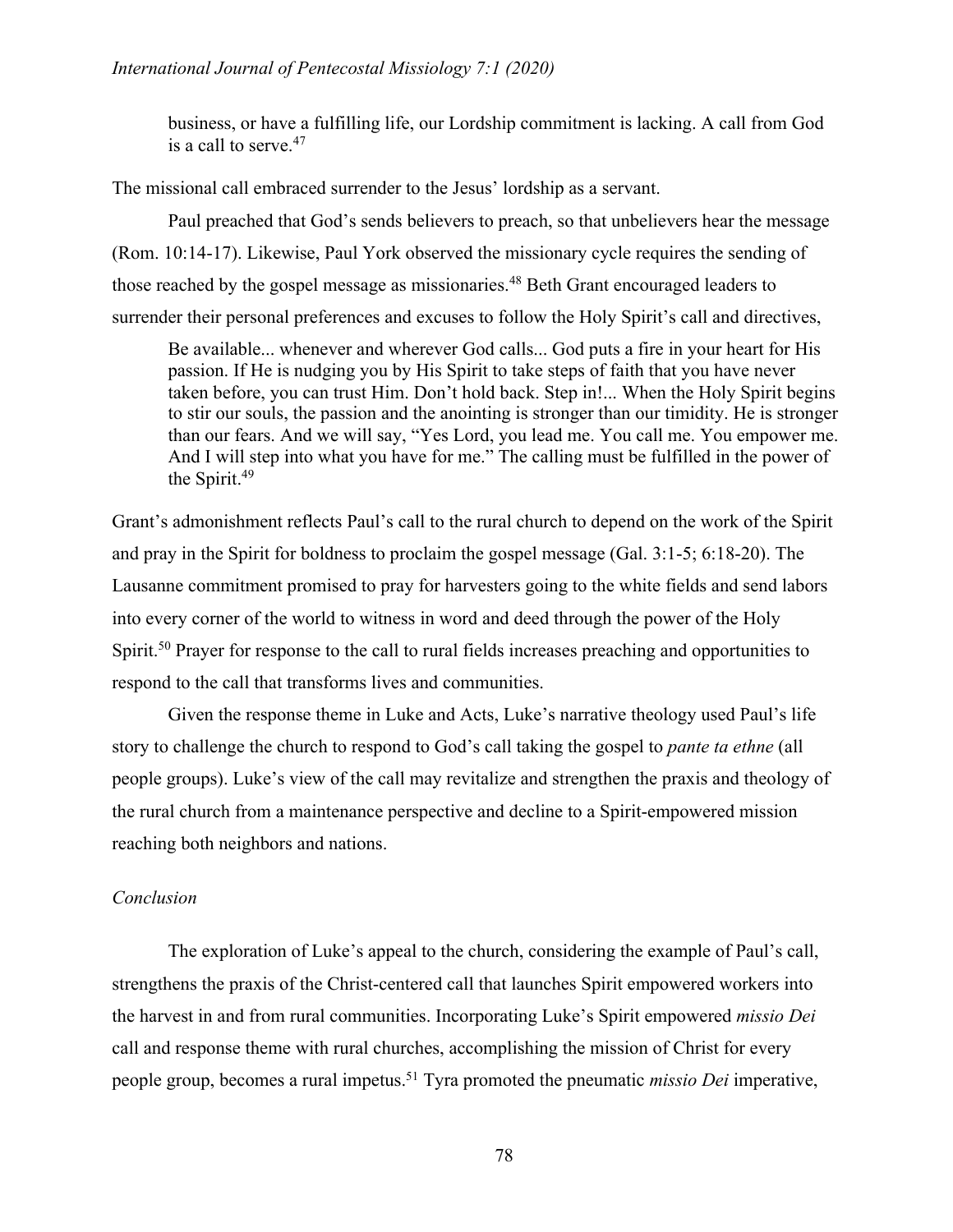"it must be acknowledged that Luke's message overall seems to be that all Spirit-filled believers possess the capacity, like Ananias [and Paul], to hear God's voice, receive ministry assignments, speak and act on Christ's behalf, make new disciples, and build up the church, offering a powerful refutation of religious relativism in the process."52 To mitigate the rural church crisis, God continues to call ministers for accomplishing His mission in the rural communities, to turn them from darkness to the glorious light.

Jesus continues His universal call to invade the darkness with the gospel light in the rural and urban communities. Gene Edwards encouraged believers that God's call leads to places large and small, as "Christians have the confidence that 'all things work together for good, for those who are called according to his purpose" (Rom. 8:28). Notice that this promise is tied to vocation (being "called") and to God's purpose, not our own."53 The Holy Spirit works through believers to remedy a lack of missionary zeal, calling for radical transformation of people in rural and urban communities, healing blind eyes, setting free the bound, bringing the good news of sins forgiven and sanctification through faith in Christ. A biblical theology of the call, in view of Paul's call and the rural church's current condition, necessitates increased prayer, preaching, and teaching about responding to the Spirit-empowered missional call; encouraging people young and old, men and women, to respond to the Lord Jesus who called Saul on the road to Damascus and leaders for ministry today.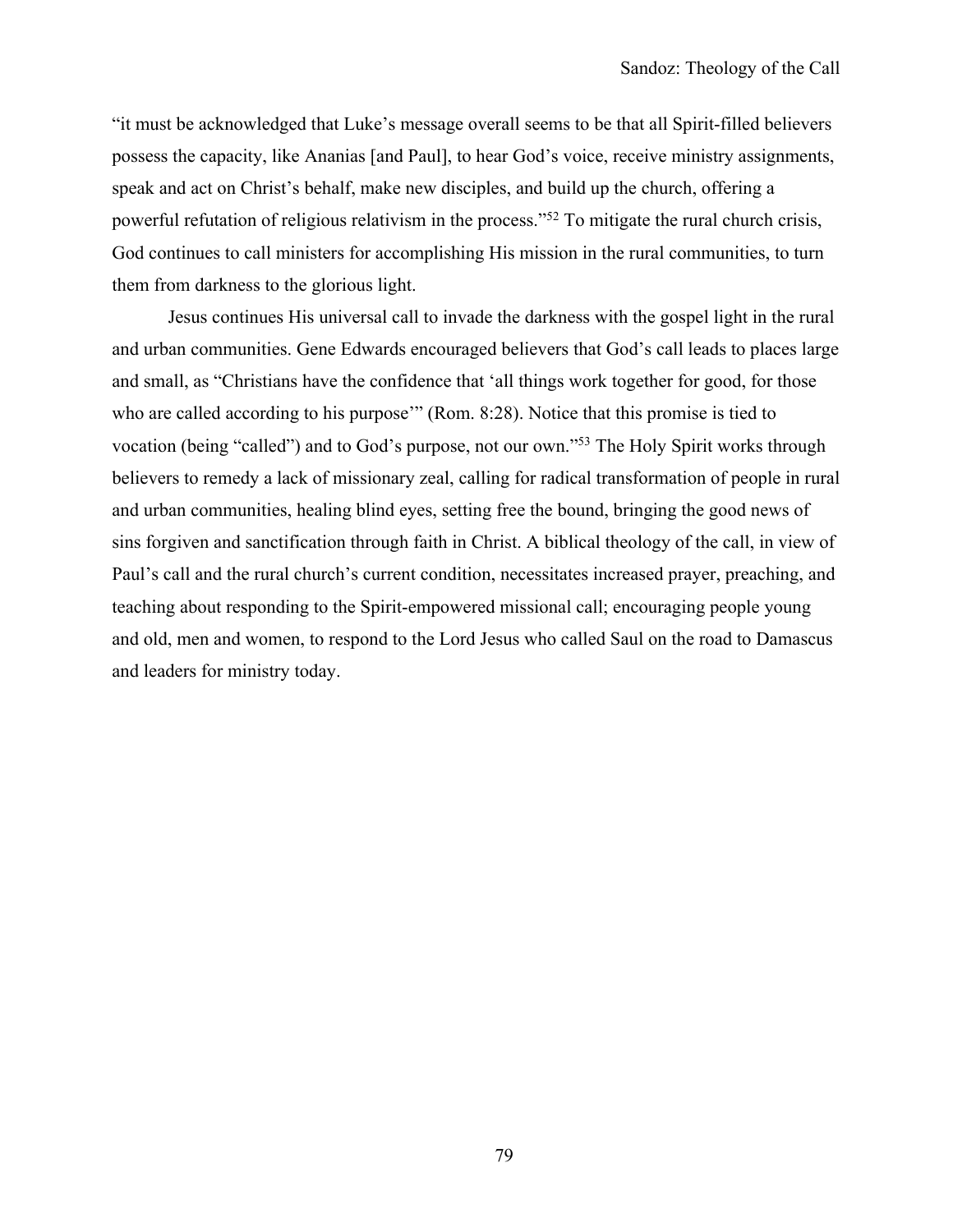## *International Journal of Pentecostal Missiology 7:1 (2020)*

## *Appendices*



*Minister Age Charts*

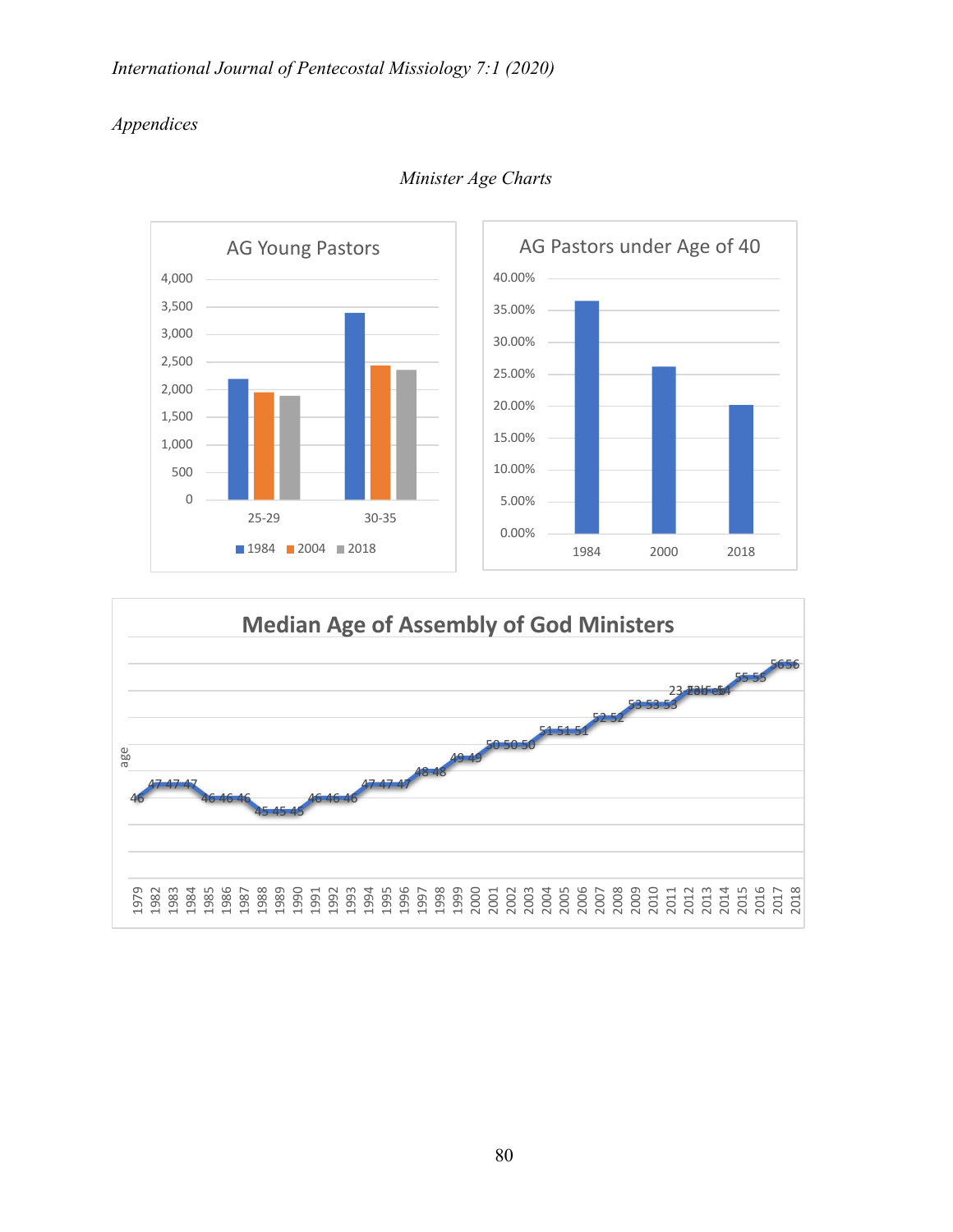

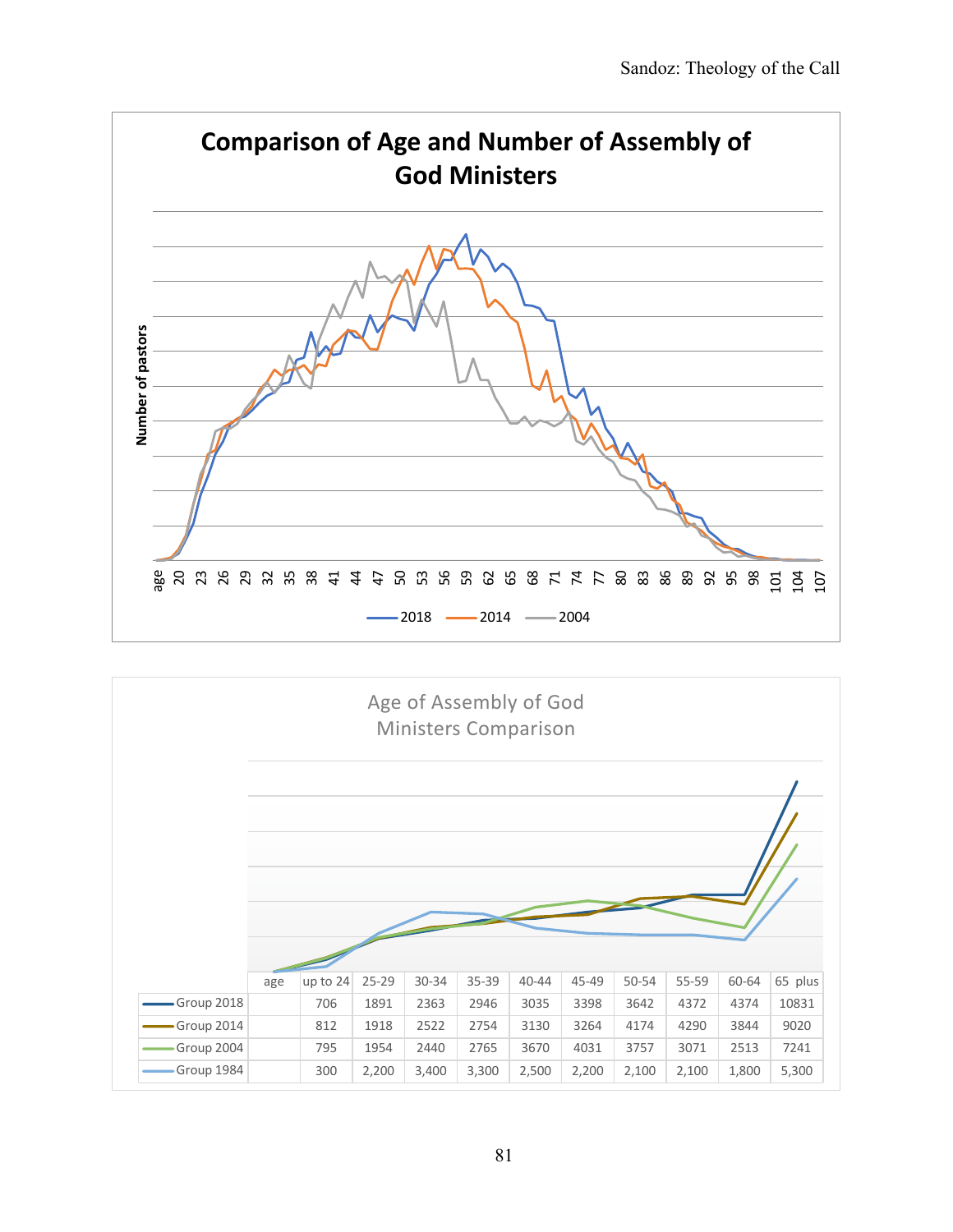### *Bibliography*

- Alexander, Ray S., *The Shape of Practical Theology: Empowering Ministry with Theological Praxis.* Downers Grove, IL: IVP Academic, 2001.
- Assemblies of God. "Ministers Median Ages 1979 through 2017." 2018. Statistics https://ag.org/-/media/AGORG/Downloads/Statistics/Ministers/Ministers-Median-Ages-1979-through-2017.pdf (accessed July 19, 2018).
- Battista, Andrew. "*Hineni,* Old Testament as Literature." 2011. https://hebrewbible.wordpress.com/2011/04/16/hineni-and-its-modern-uses/. (accessed February 20, 2016.)
- Boer, Harry. *Pentecost and Missions,* Grand Rapids, MI: Wm. B. Eerdmans Publishing Co., 1961.
- Bruce, FF. *The New International Commentary on the New Testament, The Book of the Acts: The English Text with Introduction, Expositions and Notes.* Grand Rapids MI: WM. B. Eerdmans Publishing Co., 1983.
- Bruggeman, Walter. "Evangelism and Discipleship: 'The God Who Calls, the God Who Sends.'" *Word & World*, 24 no. 2 (Spring): 1. 2004.
- Clark, Jeff. *Rural Theology: Biblical Case for Rural Ministry and Rural Church Planting*. Wheaton IL: Rural Matters Institute, 2019. https://www.bgcruralmatters.com/ruraltheology-biblical-case-for-rural-church-planting-ministry/ (accessed Nov. 10, 2019)
- Cranford, Lorin L., "Paul's Calling to Ministry." *The Apostle Paul, Servant of Christ.* 2013. http://cranfordville.com/PaulStudyGuide/Paulthe Apostle\_SG04\_P1C03.pdf (accessed August 16, 2019).
- Daman, Glenn. *The Forgotten Church: Why Rural Ministry Matters for Every Church in America.* Chicago, IL: Moody Press, 2018.
- Garland, David. *Acts: Teaching the Text Commentary Series.* Grand Rapids, MI: Baler House, 2017.
- Grant, Beth. "Influence Lifetime Achievement David and Beth Grant: General Council, Orland FL. August 1, 2019." https://news.ag.org/en/News/ Influence-Lifetime-Achievement-David-and-Beth-Grant (accessed August 9, 2019).
- Hopfensperger**,** Jean. "Test of Faith: The Unchurching of America: As Churches Close, A Way of Life Fades: Minnesota's Mainline Christian Denominations Face Unprecedented Declines, Alerting Communities and Traditions Celebrated for Generation." *StarTribune*, 2018a. http://www.startribune.com/as-minnesota-churches-close-a-way-of-lifefades/486037461/ (accessed September 16, 2019).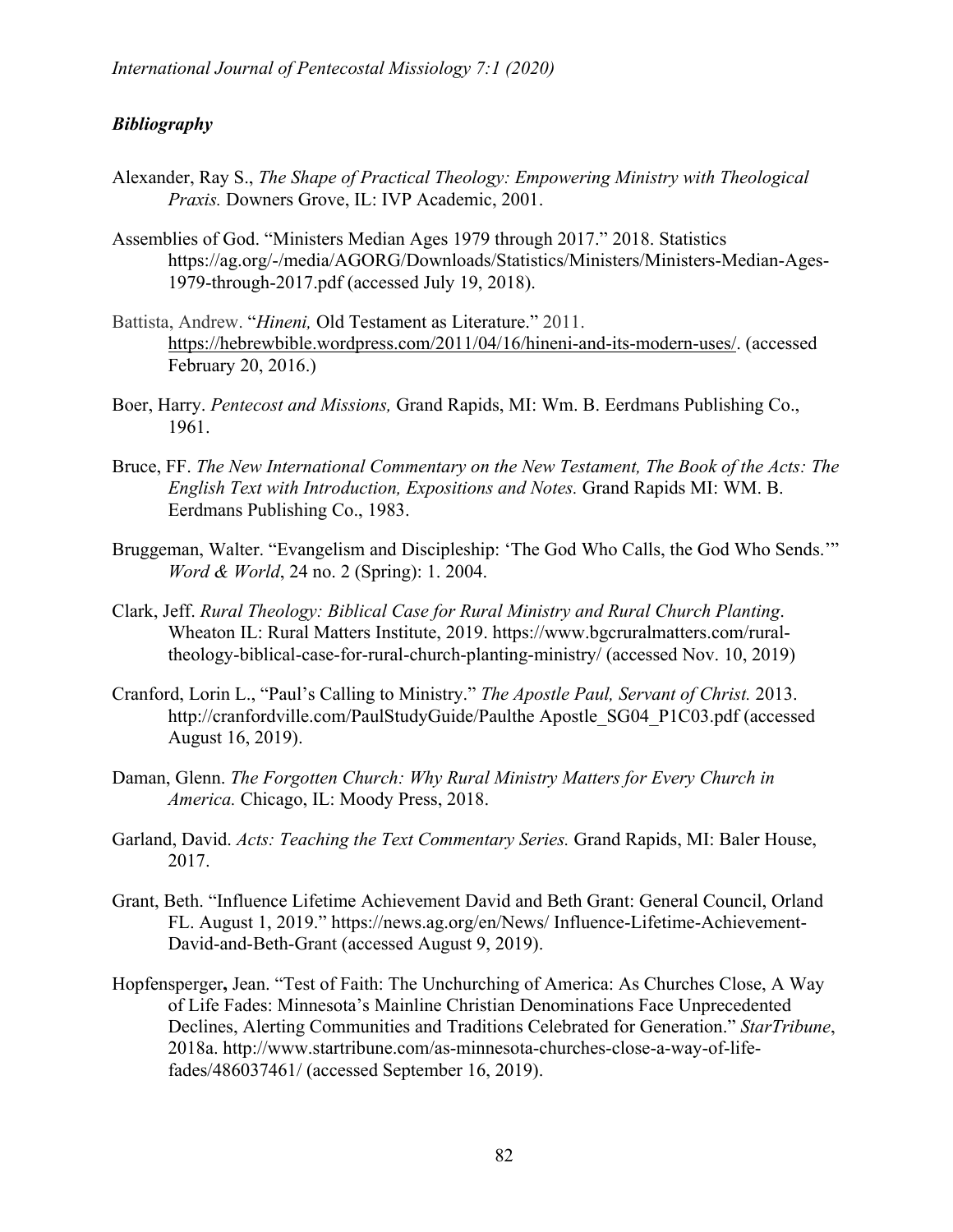\_\_\_\_\_\_. "Test of Faith: The Unchurching of America, Fewer Minister, Heavier Burdens: As Churches Close and Budgets Shrink, the New Ministers Who Hear the Call to Serve Must Adopt New Roles in Changing Communities." *StarTribune.* 2018b. http://www.startribune.com/fewer-men-and-women-are-entering-theseminary/490381681/?refresh=true (accessed September 16, 2019).

- Keener, Craig S., *Acts: An Exegetical Commentary: Introduction and 1:1-2:47 Vol. 1*. Grand Rapids, MI: Baker Academic, 2012.
	- \_\_\_\_\_\_. *Acts an Exegetical Commentary: 3:1-14:28, Vol. 2.* Grand Rapids, MI: Baker Academic, 2013.
	- \_\_\_\_\_\_. *Acts an Exegetical Commentary: 15:1-23:35, Vol. 3.* Grand Rapids, MI: Baker Academic, 2014.
		- \_\_\_\_\_\_. *Acts: An Exegetical Commentary: 24:1-28. 31, Vol. 4*. Grand Rapids, MI: Baker Academic, 2015.
- Klaus, Byron D., "Southern California College: A Plan for Ministerial Formation" DMin diss., Fuller Theological Seminary, 1986.
- Lausanne 2011. "The Lausanne Movement: The Capetown Commitment: A Confession of Faith and Call to Action 2011." http://www.lausanne.org/en/documents /ctcommitment.html  $ftn92$  (accessed July 2019).
- McClung, Grant. *Azusa Street and Beyond: 100 Years of Commentary on the Global Pentecostal/ Charismatic Movement*. Gainesville, FL: Bridge-Logo, 2006.
- McNeal, Reggie. *A Work of Heart Understanding How God Shapes Spiritual Leaders*. San Francisco, CA: Josses-Bass Publishers, 2011.
- Menzies, Robert P., *Empowered for Witness: The Spirit in Luke-*Acts. New York, NY: Continuum International Publishing Group, 2006.
- Miller, Denzil R., *The Spirit of God in Mission: A Vocational Commentary on the Book of Acts.*  Springfield, MO: Pneuma Life Publishing, 2011.

\_\_\_\_\_\_. *Empowered for Global Mission: A Missionary Look at the Book of Acts.* Springfield, MO: Life Publishers International, 2005.

Miller, Denzil R. and Enson Lwesya. *Globalizing Pentecostal Mission in Africa: The Emerging Missionary Movement in the Africa Assemblies of God*. Springfield, MO: AIA Publications, 2011.

\_\_\_\_\_\_. *Power for Mission: The Africa Assemblies of God Mobilizing to Reach the Unreached.*  Springfield, MO: AIA Publications, 2014.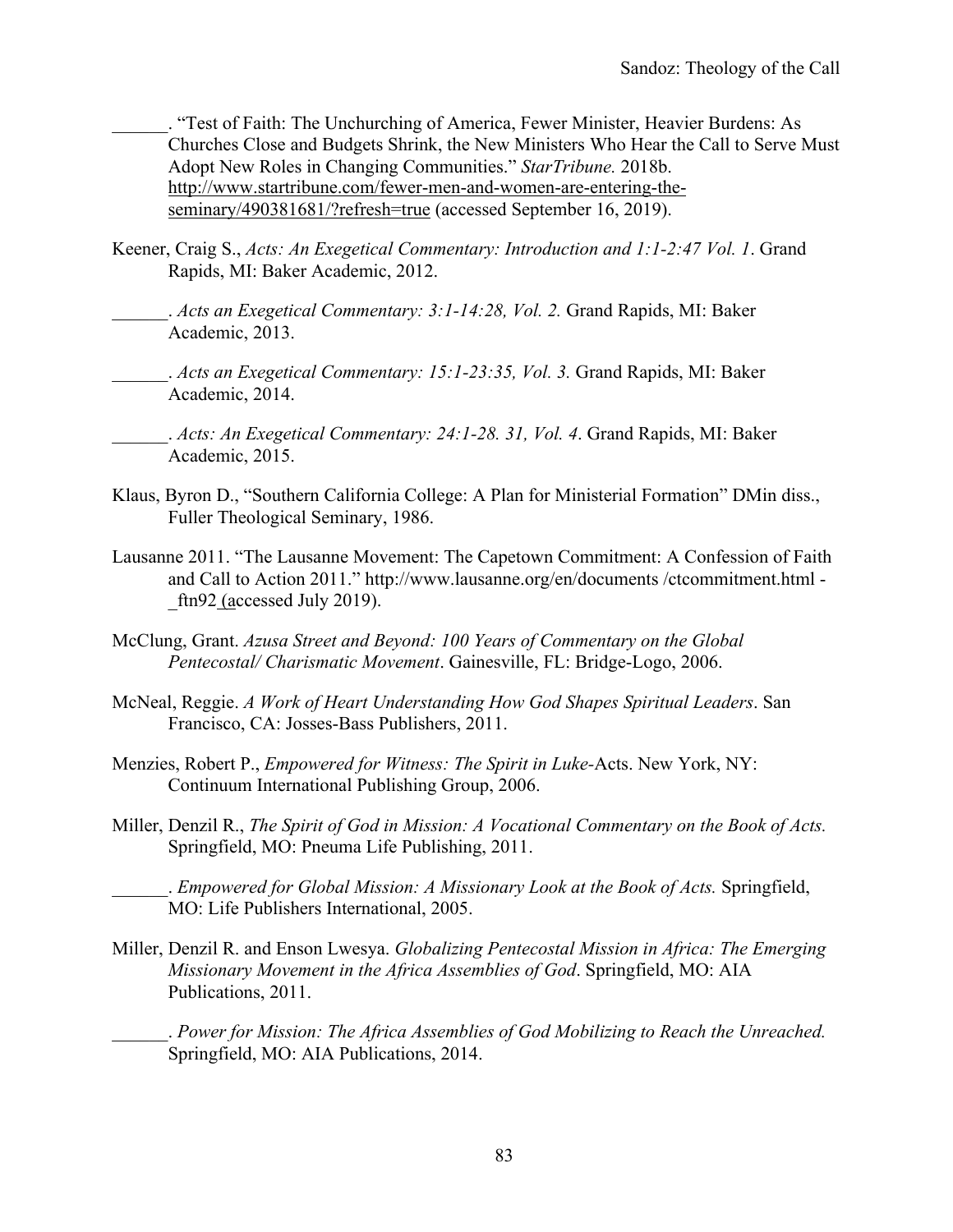- Moltmann, Jurgen. *The Church in Power of the Spirit.* New York, NY: Harper and Row Publishers, Inc., 1977.
- Netland, Harold. *Encountering Religious Pluralism: The Challenge to Christian Faith Mission.* Downers Grove, IL: InterVarsity Press, 2001.
- Schnabel, Eckhard J. and Clinton Arnold. *Acts: An Exegetical and Theological Exposition of Holy Scripture.* Grand Rapids, MI: Zondervan, 2012.
- Schaible, Steve. "Rural Advancement Board Meeting." Trinity Bible College and Graduate School, Ellendale, ND. September 10, 2019.
- Stoltzfus, Tony. *The Calling Journey: Mapping the Stages of a Leader's Life Call.* (Redding, CA: Coach22 Bookstore, LLC., 2011).
- Stronstad, Roger. *A Pentecost Biblical Theology: Turning Points in the Story of Redemption.*  Cleveland, TN: CPT Press. 2016.

\_\_\_\_\_\_. *The Prophethood of All Believers: A Study in Luke's Charismatic Theology.* Cleveland, TN: CPT Press*,* 2010.

- Tyra, Gary. *The Holy Spirit in Mission: Prophetic Speech and Action in Christian Witness.*  Downers Grove, IL: InterVarsity Press, 2011.
- Veith, Gene Edward, *God at Work: Your Christian Vocation in All of Life.* Wheaton, IL: Crossway Book, 2002.

Williams, Stephen. "And They Shall Prophecy: Exploring a Pentecostal Ecclesiology of the Church as a Prophetic Community in Dialogue with Luke Timothy Johnson." https://www.academia.edu/36377525/AND\_THEY\_SHALL PROPHECY\_EXPLORING\_A\_PENTECOSTAL\_ECCLESIOLOGY OF THE CHURCH AS A PROPHETIC COMMUNITY IN DIALOGUE WITH LUKE\_TIMOTHY\_JOHNSON?auto=download (accessed March 30, 2018).

York, John V., *Missions in Age of the Spirit.* Springfield, MO: Logion Press, 2011.

York, Paul. *A Biblical Theology of Missions.* Springfield, MO: Africa's Hope. 2008.

<sup>&</sup>lt;sup>1</sup> Jean Hopfensperger. quoted Scott Thumma, "Test of Faith: The Unchurching of America: As Churches Close, A Way of Life Fades: Minnesota's Mainline Christian Denominations Face Unprecedented Declines, Alerting Communities and Traditions Celebrated for Generation." StarTribune, 1. http://www.startribune.com/as-minnesotachurches-close-a-way-of-life-fades/486037461/(accessed September 16, 2019).

<sup>&</sup>lt;sup>2</sup> Glenn Daman. *The Forgotten Church: Why Rural Ministry Matters for Every Church in America* (Chicago, IL: Moody Press, 2018), 1.

<sup>&</sup>lt;sup>3</sup> Hopfensperger, 1.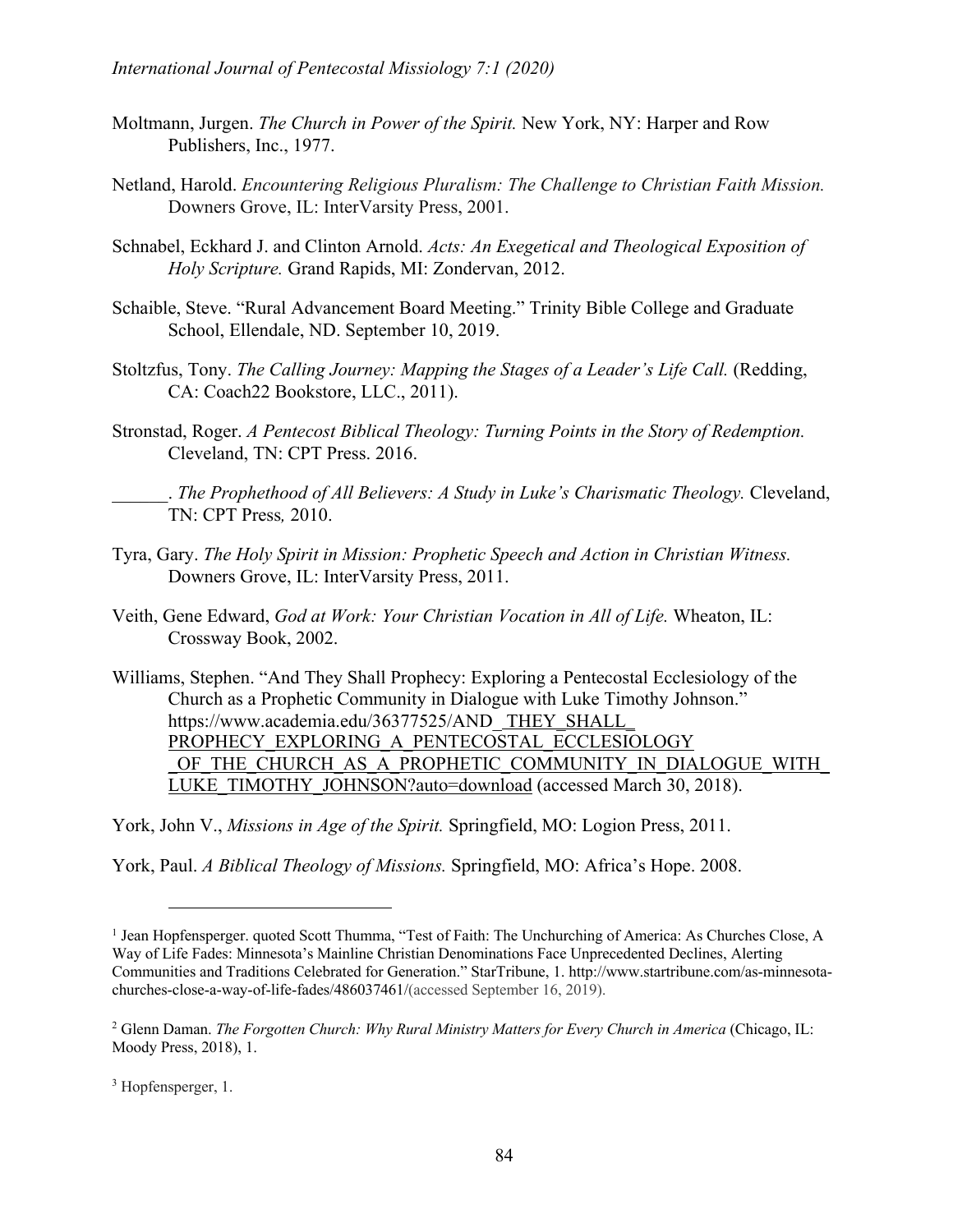<sup>4</sup> Assembly of God Statistics, 2018. "Ministers Median Ages 1979 through 2017." Statisticshttps://ag.org/- /media/AGORG/Downloads/Statistics/Ministers/Ministers-Median-Ages-1979-through-2017.pdf. (accessed July 19, 2018). The 2,200 AG credentialed ministers, ages 25-29, in 1984, declined to 1,954 in 2004, and to 1,891 in 2018. The credentialed ministers 30-34 years old followed the same trend: 3,400 in 1984; 2,440 in 2004; and 2,363 in 2018. The average age of a credentialed AG minister changed from 45 in 1987 to 56 in 2019. The percentage of pastors under 40 has declined from 36.5% in 1984 to 26.2% in 2000 then 20.2% in 2018 (Klaus 1986, 24, Assembly of God Statistics, 2000, 2018). The average ordained AG minister age in 2018 increased to 61, including the 65 plus increasing from 5,300 in 1984 to 10,831 in 2018. See Appendix charts.

Jean Hopfensperger. "Test of Faith: The Unchurching of America, Fewer Minister, Heavier Burdens: As Churches Close and Budgets Shrink, the New Ministers Who Hear the Call to Serve Must Adopt New Roles in Changing Communities." StarTribune 2018. http://www.startribune.com/fewer-men-and-women-are-entering-theseminary/490381681/?refresh=true (accessed September 16, 2019). Hopfensperger noticed, **"**Over the past decade, full-time enrollment in theology schools nationwide dropped 50 percent... according to the Association of Theology Schools." Bethel Seminary, Luther Seminary, Saint John's University School of Theology, Saint Paul Seminary School of Divinity, and United Theological Seminary all combined a 39.5% loss of students since 2000. Daman noticed, "many seminaries offering programs in urban ministries, but a complete absence of schools offering even a class in rural ministries, 47." Trinity Bible College and Graduate School launched a Master of Arts in Rural Ministry in 2017.

<sup>5</sup> Steve Schaible. "Rural Advancement Board Meeting." (Trinity Bible College and Graduate School, Ellendale, ND. September 10, 2019).

<sup>6</sup> Daman, 47, 144. Daman observed, "Denominational leaders sometimes look down upon small rural churches as outdated and insignificant…Because, few professors in seminaries of Bible colleges have extensive experience in rural ministry the, coursed are taught form an urban perspective... Consequently, there arises an urban bias that looks down upon rural ministry."

<sup>7</sup> All Scriptures, unless noted, will come from the English Standard Version. 2011.

<sup>8</sup> Jeff Clark. 2019. Rural Theology: Biblical Case for Rural Ministry and Rural Church Planting. Wheaton IL: Rural Matters Institute., https://www.bgcruralmatters.com/rural-theology-biblical-case-for-rural-church-planting-ministry/ 11-16. Clark affirmed, "On twenty-six occasions, Jesus ministered or sent the disciples into [kome] villages to minister. His focus on village ministry was greater than on any other people group in the four Gospels. The villages were where Jesus spent most of His time, did most of His teaching, performed most of His miracles, and did most of His training with the disciples, 14." Clark referred to kome—village, topos—place (smaller than a village), chora open country, and agros—fields or farmland, 13-17.

<sup>9</sup> Grant McClung. *Azusa Street and Beyond: 100 Years of Commentary on the Global Pentecostal/ Charismatic Movement* (Gainesville, FL: Bridge-Logo, 2006) 53, 55.

<sup>10</sup> Craig Keener. *Acts: An Exegetical Commentary: 24:1-28.31,* Vol 4. (Grand Rapids, MI: Baker Academic, 2015), 3516; Eckhard J. Schnabel and Clinton Arnold. 2012*. Acts: An Exegetical and Theological Exposition of Holy Scripture* (Grand Rapids, MI: Zondervan. 2012). 1009.

<sup>11</sup> Keener, *Acts: An Exegetical Commentary: 24:1-28.31, Vol. 4,* 3216.

<sup>12</sup> Roger Stronstad, *A Pentecost Biblical Theology: Turning Points in the Story of Redemption* (Cleveland, TN: CPT Press, 2016), 19.

<sup>13</sup> Stronstad. *The Prophethood of All Believers: A Study in Luke's Charismatic Theology* (Cleveland, TN: CPT Press, 2010), 114.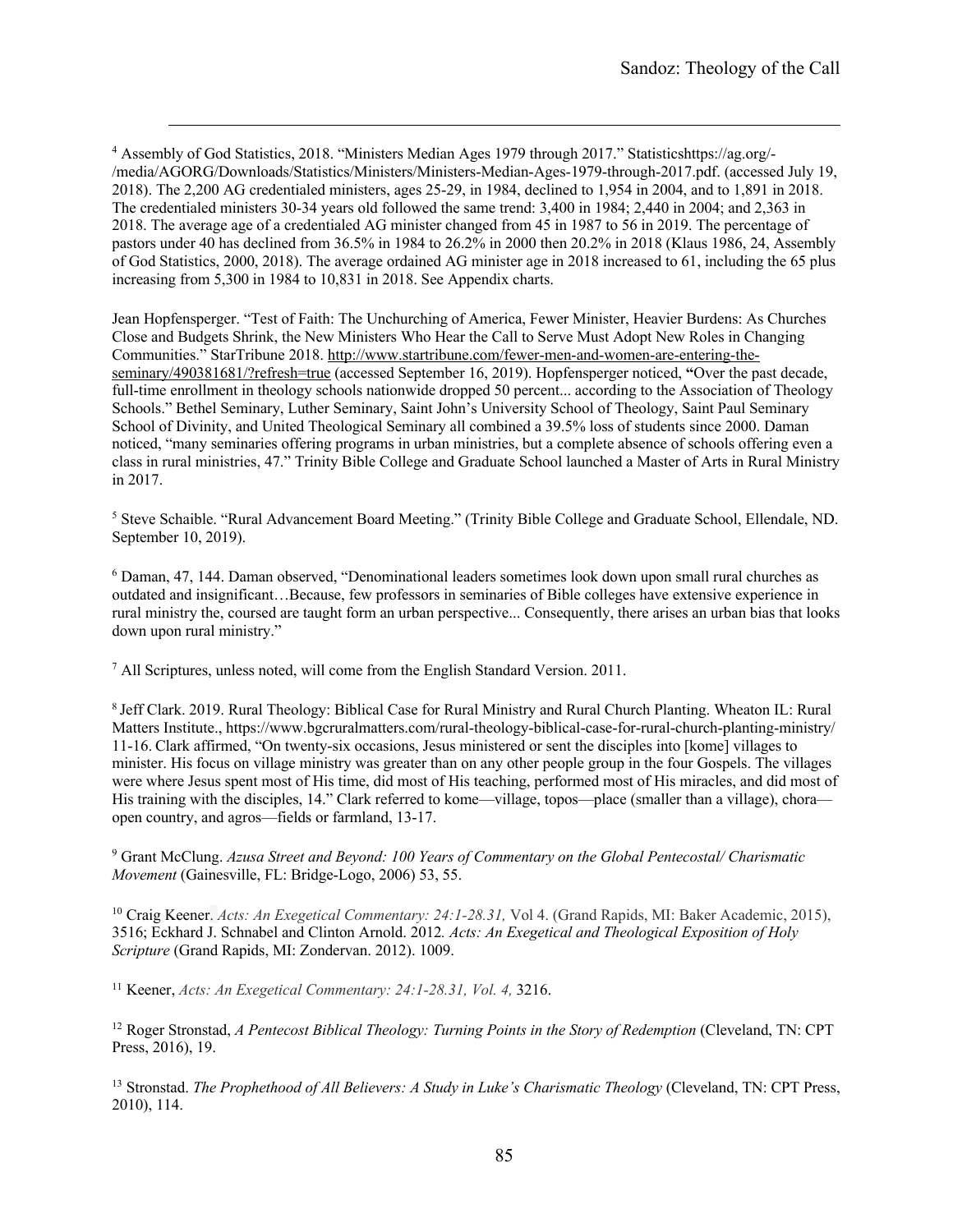<sup>14</sup> F.F. Bruce. *The New International Commentary on the New Testament, The Book of the Acts: The English Text with Introduction, Expositions and Notes* (Grand Rapids MI: WM. B. Eerdmans Publishing CO. 1983), 195; Keener 2015, 3516. Abraham (Gen. 22:11), Jacob (Gen. 46:2), Moses (Exod. 3:4), and Samuel (Sam. 3:10). Also Luke recounts, Jesus called to Martha (Luke 10:41) and, Simon (Luke 22:31) and in Acts, Saul (Acts 9:4; 22:7; 26:14). All demonstrated redirecting of life and ministry call. Walter Bruggeman. 2004, 122, 123, wrote about the redirecting of the life of those called: "By this call Abraham is propelled into an orbit of reality that totally preempts his life and removes him completely from any purpose or agenda he may have entertained for himself before that moment." "God calls him by name, "Moses, Moses." "In this address God seizes the initiative in the life of Moses... Moses is thereby wrenched away from what he might have thought was the circumstance of his life and decisively relocated in a larger narrative about which he knew nothing until that moment of confrontation." Luke may have been indicating, through *inclusio*, these events to demonstrate the call to men and women, as he demonstrated in the incarnation narrative.

<sup>15</sup> Andrew Battista. "*Hineni,* Old Testament as Literature." https://hebrewbible.wordpress.com/2011/04/16/hineniand-its-modern-uses/. (accessed February 20, 2016), 1. A fitting response may have been "hineni," "here I am," "yes, Lord," or "at Your service." A name change indicating a change identity and life direction often followed these responses as Abraham (Gen 22:11), Jacob (Gen. 31:11; 46:2), Moses (Exod. 3:4), Samuel (1 Sam. 3:10), and Isaiah (Isa. 6:8).

<sup>16</sup> Keener, *Acts: An Exegetical Commentary: 3:1-14:28, Vol. 2,* 1609.

<sup>17</sup> Paul, like Luke, associated this calling intervention that led to his conversion (Gal. 1:12-16). Bruce (1983, 491- 492) and Keener (2015, 3527) agreed that Paul's commission to be Christ's messenger resembled the call of prophets Jeremiah, Ezekiel, and Jesus (Jer. 1:7; Ezek. 2:1-6, 3:6; Isa. 42:6-7; Acts 26:18 cc. Exod. 3:12; Dan. 10:11; Isa. 43:10; 12; 44:8; 61:1; Luke 4:18; and Acts 13:47).

<sup>18</sup> Reggie McNeil, *A Work of Heart: Understanding How God Shapes Spiritual Leaders.* (San Francisco, CA: Josses-Bass Publishers. 2011), 95. McNeil further stated, "Call recipients understand that God has a very special claim on their lives for special purposes. This awareness goes beyond a general sense of feeling purposeful or significant ... The sense of being called to spiritual leadership is not to be confused with the more general sense of calling. Many people, in all walks of life, describe their life's work or passion as a calling ... Christian theology maintains that all believers are called to serve others and to serve God. This kind of calling can be lived but in any life station. Spiritual leaders, on the other hand, describe their whole lives in terms of the call. It involves more than a vocation expression or function. It goes to the very core of one's being. It is pivotal and a life-defining decision. It may be sudden and dramatic, or more progressively revealed. The call may come early or late. It may find expressions through traditional ministry venues, or show up in the marketplace. Recipients might be surprised, or might feel they should have anticipated the call. The call may be crystal clear or initially ambiguous (McNeil 2011, 95 cc 96-123)."

 $19$  Bruce emphasized Paul's change, "The terms of his commission remained with him ever after," 492. Paul's letters expand and develop Paul's response to call and the pervasive life change (Rom. 16:25-26; Gal. 2:2; Eph. 2:20; 3:2- 9; 1 Cor. 14:37; and 2 Cor. 12:1-4, 7). The fact that God, in His mercy, called Paul, which defined him as he demonstrated in the *praescriptio* of his letters: Paul, a bondservant of Jesus, called to be an apostle, separated to the gospel (Rom. 1:1); Paul, called to be an apostle of Jesus Christ through the will of God (1 Cor. 1:1); Paul, an apostle of Christ Jesus by the will of God (2 Cor. 1:1; Col. 1:1; and Eph. 1:1); Paul, an apostle (not from men nor though man, but through Jesus Christ and God the Father who raised Him from the dead), (Gal. 1:1), Paul, an apostle of Christ Jesus by command of God our Savior and of Christ Jesus our hope Paul, (1 Tim. 1:1 cc. vs. 12-17), an apostle of Christ Jesus by the will of God according to the promise of the life which is in Christ Jesus (2 Tim. 1:1 cc. 8-15), Paul, a servant of God and an apostle of Jesus Christ (Titus 1:1)

<sup>20</sup> Walter Bruggeman. "Evangelism and Discipleship: 'The God Who Calls, the God Who Sends.'" (Word & World, 24 no. 2 Spring: 1, 2004), 124.

86 65-66. Abraham, Jacob, Moses, Samuel, Saul, David, Isaiah, Jerimiah, the disciples, and Paul are a few of the many <sup>21</sup> McClung, *Azusa Street and Beyond: 100 Years of Commentary on the Global Pentecostal/Charismatic Movement*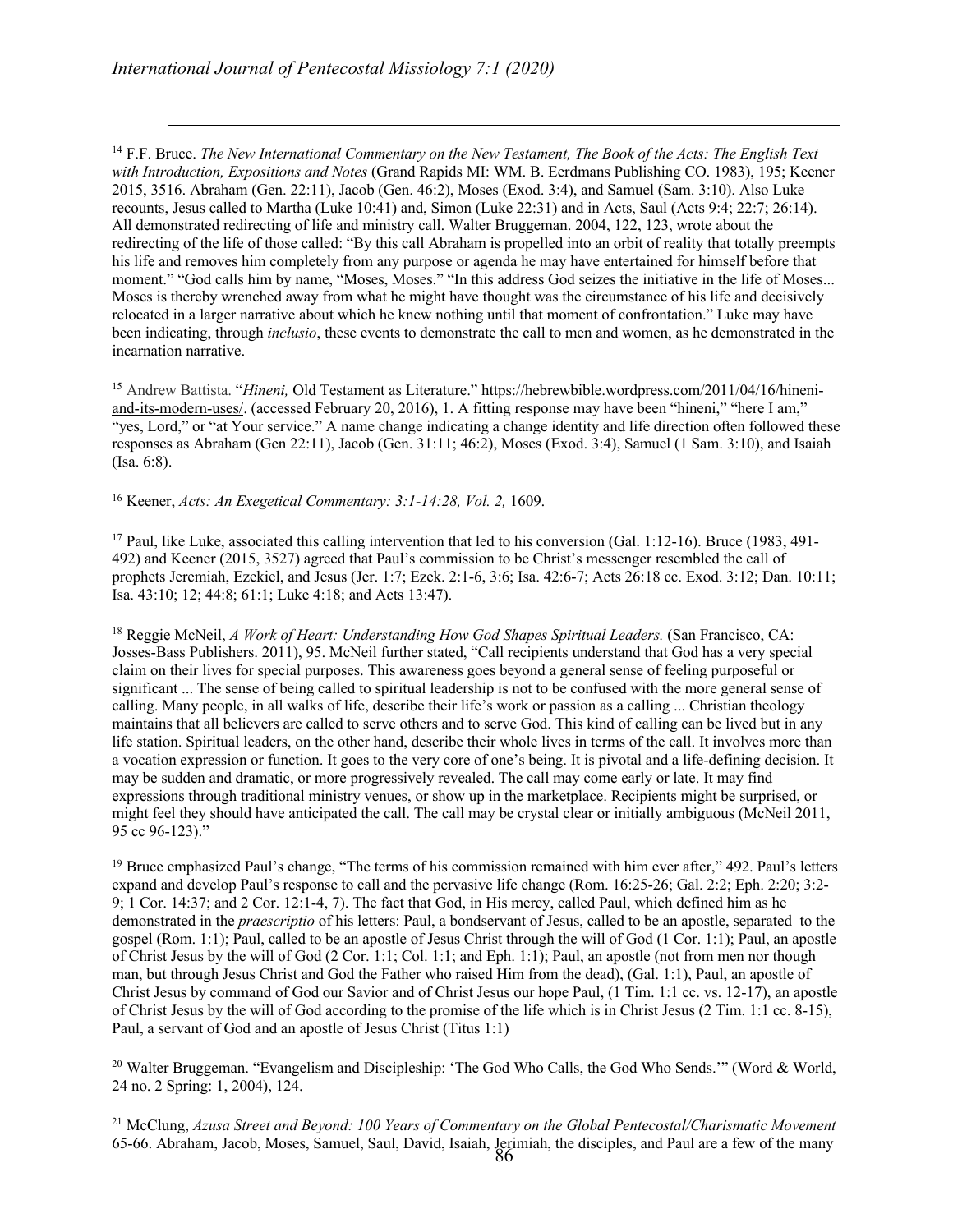stories that demonstrate young and old who can be called by God (Exod. 3:1-4:17; Judg. 6:11-24; Isa. 6:1-13; Jer. 1:4-19; Ezek. 1:1-3, 15).

<sup>22</sup> Lorin Cranford, "Paul's Calling to Ministry." The Apostle Paul, Servant of Christ. 2013. (Accessed August 16, 2019. http://cranfordville.com/PaulStudyGuide/Paulthe Apostle\_SG04\_P1C03.pdf), 2013, 117.

<sup>23</sup> Lausanne 2011, "The Lausanne Movement: The Capetown Commitment: A Confession of Faith and Call to Action" Sect. 52-55. 2011. http://www.lausanne.org/en/documents /ctcommitment.html - \_ftn92. (accessed July, 2019).

<sup>24</sup> Cranford, "Paul's Calling to Ministry," 117. "What God intended was to provide understanding of Himself to His creation so that through Christ sinful humanity could gain access into His holy presence... Here is the heart of the divine calling of every Christian: we have been called by God to make this profound will of God known to all! Every believer comes under this mandate, for Paul asserted that God's intention is to work through the church to get this message out to the world. As Paul indicates in [Eph. 3:] vv. 1-6, that message was first given to the apostles and prophets by the Holy Spirit (v. 4), and now the church has the divinely appointed mission of disclosing that message to the entire world."

<sup>25</sup> Keener, *Acts: An Exegetical Commentary: 24:1-28. 31,* Vol. 4, 3518. Examples of those who fell on their faces: Abraham (Gen. 17:3), Moses and Aaron (Num. 20:6), Balaam (Num. 22:13), Joshua (5:14), Manoah and his wife (Jude 13:20), the people when the fire burned the offering that Elijah offered (1 King 18:39), David and the people (1 Chron. 21:16), and Ezekiel (1:8; 3:23; 44:4).

<sup>26</sup> Bruggeman, "Evangelism and Discipleship," 130.

<sup>27</sup> The healing miracles in the Old Testament included barren women having children, multitudes healed of snake bites, leprosy made clean, the dead resurrected, Jeroboam's withered hand, and Nebuchadnezzar's insanity healed; but, none of the Messianic healings happened until Jesus' ministry (Isa. 35:5-6 cc. 29:18; 42:18). Some may state that Elisha prayed for his servant to have his eyes opened and the soldiers who he prayed would be blind have their sight restored (2 Kings 6:17-20). Jesus responded to John the Baptist's question, "Go and tell John the things that you have seen and heard that the blind see" (Luke 7:20-22 cc. Mat. 11:5). The great debate over who made the blind man see in the temple in John 9 demonstrated Jesus' position as the Messiah disturbed the Pharisees.

<sup>28</sup> First, Jesus promised to make Paul a minister or servant of the gospel message, which He defined as a witness of "things seen" and "things the Spirit will reveal" (Acts 26:16). Second, Jesus promised to deliver Saul from the Jews and Gentiles to whom Jesus sent the message, reminiscent of the promise to Jerimiah, a prophet to Israel and the nations (Acts 26:17; cc. Jer. 1:8, 16; Acts 19:9-41). Third, Jesus promised transformation of lives—blindness healed, bondage broken, sins forgiven, and lives sanctified through faith in Christ (Acts 26:18). The eternal purposes of life transformation applied to all who call upon Jesus' name.

<sup>29</sup> David Garland, *Acts: Teaching the Text Commentary Series,* 235; Stronstad *A Pentecost Biblical Theology*, 170. Daman, *The Forgotten Church:* 147 also suggested that the Judean region included smaller towns, villages, and the countryside.

<sup>30</sup> Daman, *The Forgotten Church:* 49.

<sup>31</sup> Bruce, *The New International Commentary on the New Testament, The Book of the Acts: The English Text with Introduction, Expositions and Notes,* 201. "The apostolic commission of Saul, and the part played by Ananias in it, must now, as in New Testament times, remain as stumbling block in the path of those whose concept of the apostolic ministry is too rigidly formal." Ananias has executed his commission and laid his hands upon Saul to be filled with the Holy Spirit and to be healed. Scales fell from his eyes and he regained his sight, and he confronts Elymas who also became blind (Acts 13:11) may have had the implication in his letter ( Eph. 1:18).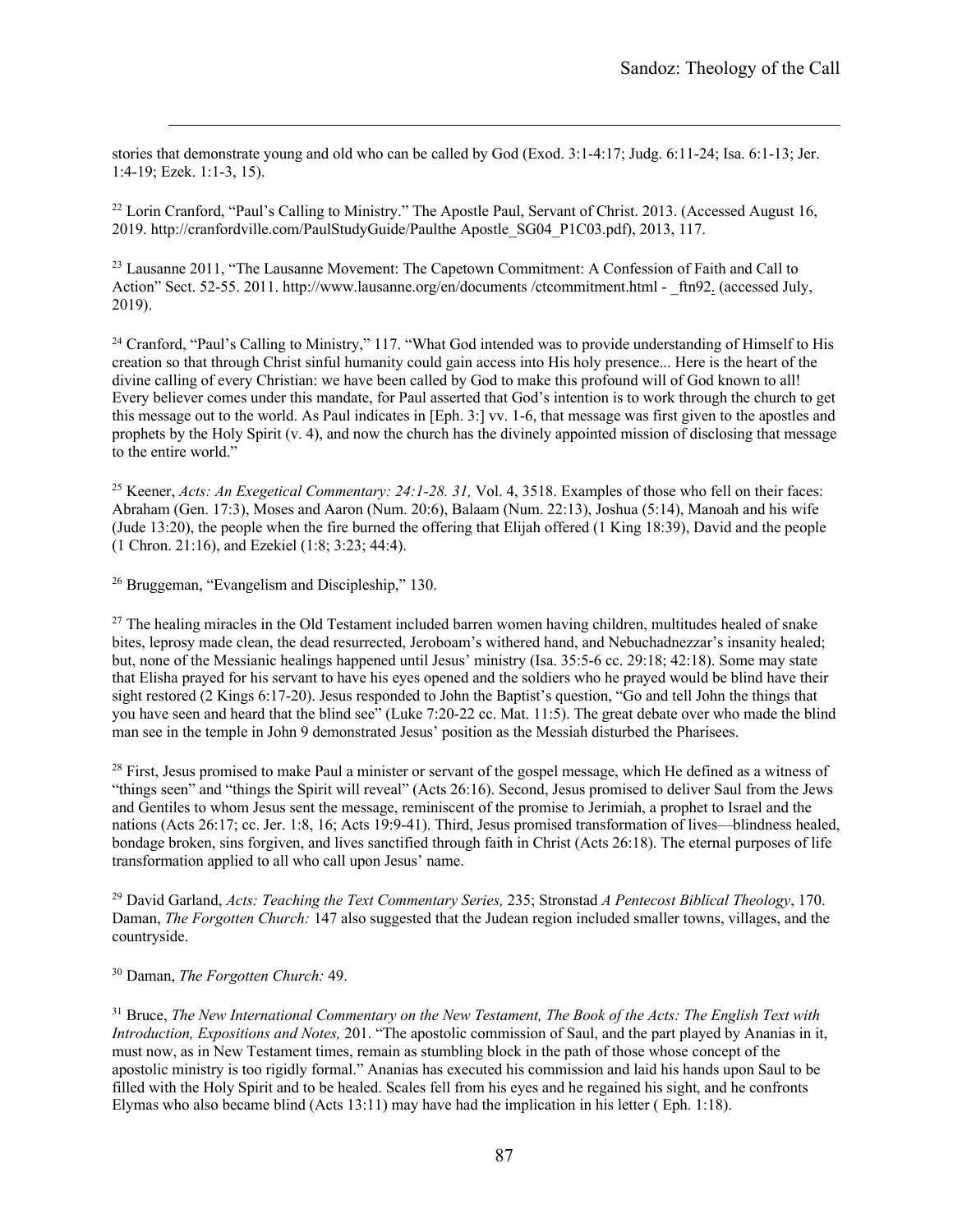<sup>32</sup> Bruce, *The New International Commentary on the New Testament*. Paul's experience followed Luke's embedded theme of waiting for Spirit empowerment for ministry beginning in the incarnation narrative, Jesus' baptism, His command to his disciples, and subsequent examples. The Luke/Acts bridge verses stated, "And you are witnesses of these things. Behold, I send the Promise of My Father upon you; but tarry in the city of Jerusalem until you are endued with power from on high" (Luke 24:48-49) and "He commanded them not to depart from Jerusalem, but to wait for the Promise of the Father, "which," He said, "you have heard from Me; for John truly baptized with water, but you shall be baptized with the Holy Spirit not many days from now" (Acts 1:4-5).

<sup>33</sup> A consistent theme derived from Jesus' instructions and promise in Acts 1:8 included every age and gender (Joel 228-29 and Acts 2:17-18).

<sup>34</sup> Craig S. Keener, *Acts: An Exegetical Commentary: Introduction* and 1:1-2:47 Vol. 1. (Grand Rapids, MI: Baker Academic, 2012), 52.

<sup>35</sup> Steven Williams, "And They Shall Prophecy: Exploring a Pentecostal Ecclesiology of the Church as a Prophetic Community in Dialogue with Luke Timothy Johnson." March 30, 2018. https://www.academia.edu/36377525/AND\_THEY\_SHALL\_PROPHECY\_EXPLORING\_A\_PENTECOSTAL\_EC CLESIOLOGY\_OF\_THE\_CHURCH\_AS\_A\_PROPHETIC\_COMMUNITY\_IN\_DIALOGUE\_WITH\_LUKE\_TIM OTHY\_JOHNSON?auto=download2018), (accessed Nov. 30, 2018), 2, 4. Williams indicated that growth strategies cause migratory and consumeristic congregations rather than develop engaging activities in their community with a distinctive culture that reignites missionary zeal. Growth strategies may affect rural church outreaches. See Appendix.

<sup>36</sup> Stronstad, *A Pentecost Biblical Theology: Turning Points in the Story of Redemption,* 160.

<sup>37</sup> Gary Tyra, *The Holy Spirit in Mission: Prophetic Speech and Action in Christian Witness.* (Downers Grove, IL: InterVarsity Press. 2011), 163.

<sup>38</sup> Stronstad, *A Pentecost Biblical Theology: Turning Points in the Story of Redemption*, 102. Stronstad *The Prophethood of All Believers: A Study in Luke's Charismatic Theology*, 101-102.

<sup>39</sup> Cranford, "Paul's Calling to Ministry." 121. "The continuous leadership of the Holy Spirit through ministry served to give direction and spiritual strength to complete the Heavenly assignments. And—most importantly every ministry direction centered around sharing the good news of salvation through Christ that could bring access into the very presence of the Holy God of this universe"

<sup>40</sup> Denzil Miller. *Empowered for Global Mission: A Missionary Look at the Book of Acts* (Springfield, IL: Life Publishers International, 2005), 174.

<sup>41</sup> Denzil Miller and Enson Lwesya. *Power for Mission: The Africa Assemblies of God Mobilizing to Reach the Unreached* (Springfield, MO: AIA Publications, 2014), 28-32.

<sup>42</sup> Harry Boer. *Pentecost and Missions* (Grand Rapids, MI: Wm. B. Eerdmans Publishing Co., 1961), 109-110.

<sup>43</sup> A consistent theme derived from Jesus' instructions and promise in Acts 1:8 included every age and gender should be empowered with the Holy (Joel 2:28-29 and Acts 2:17-18).

<sup>44</sup> Keener, 2015, 3517.